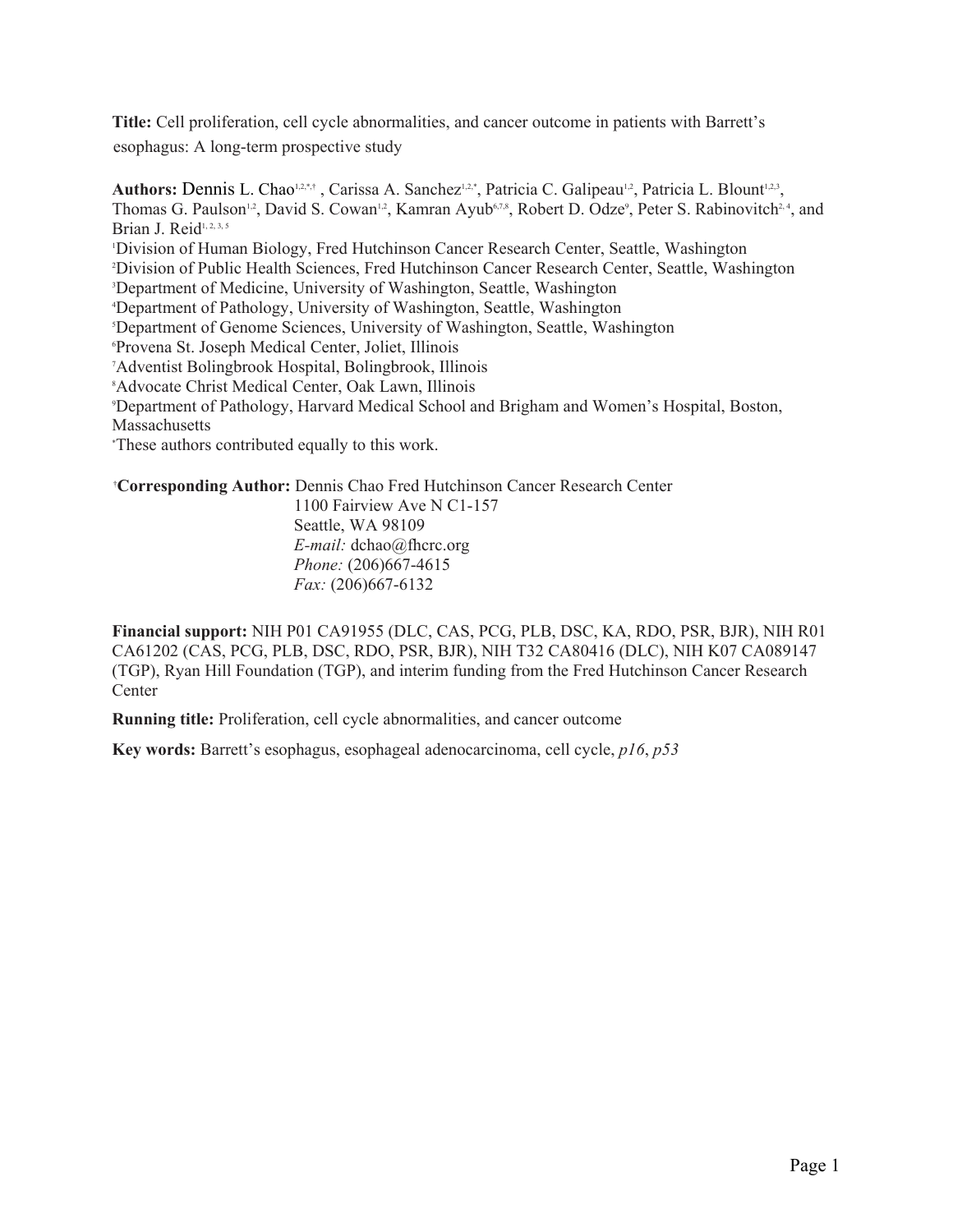# **Statement of Clinical Relevance**

Increased cellular proliferation has long been hypothesized to be associated with progression to cancer. In this prospective cohort study, we found no association between cellular proliferation (measured using Ki67) and the future development of esophageal adenocarcinoma (EA) in cancer-free individuals with Barrett's esophagus (BE). However, we found evidence that high 4N fractions, which had previously been shown to be strongly predictive of the development of EA, are a result of bi-allelic inactivation of *TP53*. Cell cycle abnormalities and loss of tumor suppressor genes are common somatic genetic abnormalities in human cancers, and are therefore promising biomarkers for predicting neoplastic progression in many premalignant conditions. In this study, we have shown a connection between these two types of biomarkers in human clinical samples.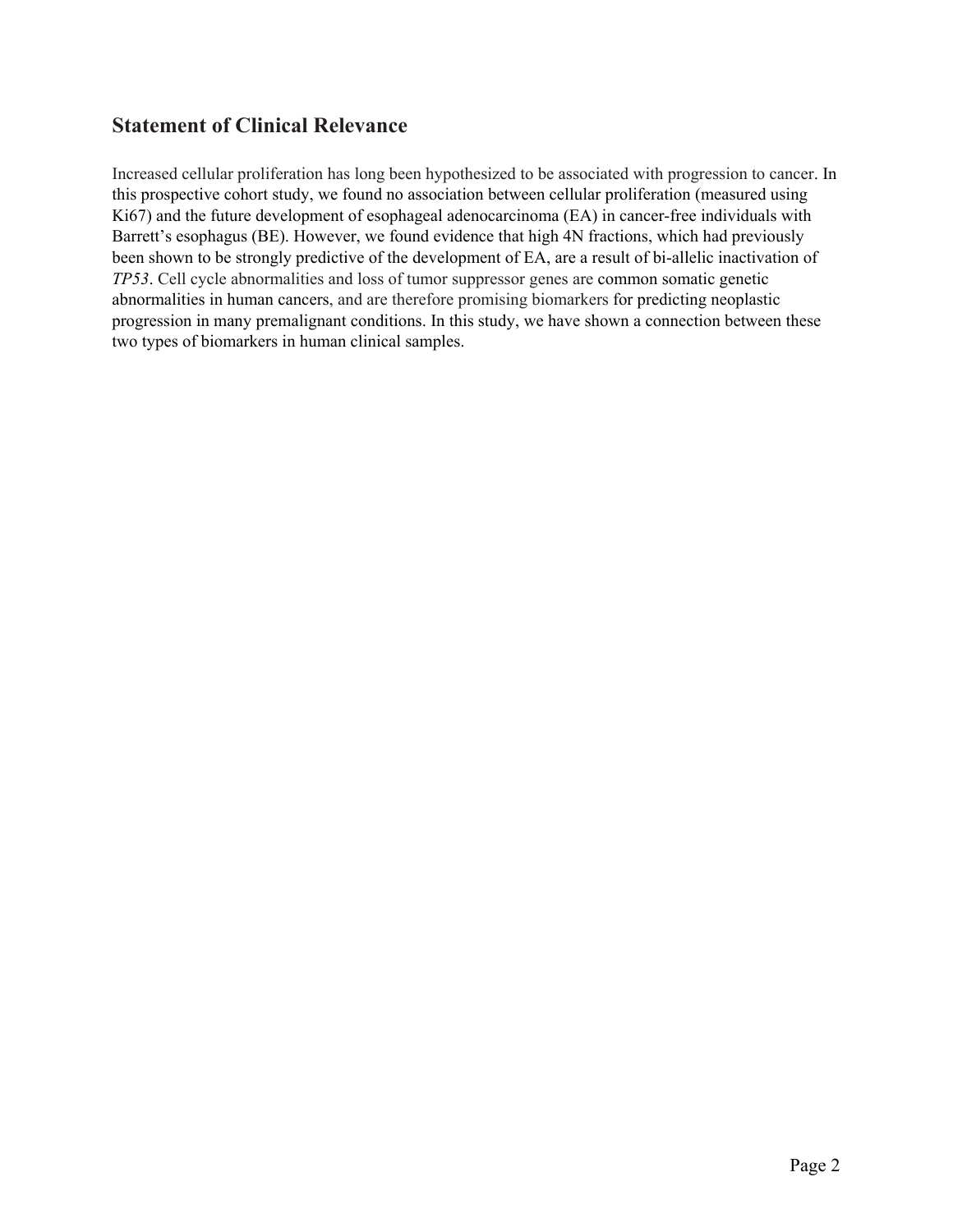### **Abstract**

*Purpose:* Elevated cellular proliferation and cell cycle abnormalities, which have been associated with premalignant lesions, may be caused by inactivation of tumor suppressor genes. We measured proliferative and cell cycle fractions of biopsies from a cohort of patients with Barrett's esophagus to better understand the role of proliferation in early neoplastic progression and the association between cell cycle dysregulation and tumor suppressor gene inactivation.

*Experimental Design:* Cell proliferative fractions (determined by Ki67/DNA multiparameter flow cytometry) and cell cycle fractions (DNA content flow cytometry) were measured in 853 diploid biopsies from 362 patients with Barrett's esophagus. The inactivation status of *CDKN2A* and *TP53* was assessed in a subset of these biopsies in a cross-sectional study. A prospective study followed 276 of the patients without detectable aneuploidy for an average of 6.3 years with esophageal adenocarcinoma as an endpoint.

*Results:* Diploid S and 4N (G2/tetraploid) fractions were significantly higher in biopsies with TP53 mutation and LOH. *CDKN2A* inactivation was not associated with higher Ki67-positive, diploid S, G1, or 4N fractions. High Ki67-positive and G1 phase fractions were not associated with the future development of esophageal adenocarcinoma ( $p=0.13$  and  $p=0.15$ , respectively), while high diploid S phase and 4N fractions were  $(p=0.03$  and  $p<0.0001$ , respectively).

*Conclusions:* High Ki67-positive proliferative fractions were not associated with inactivation of *CDKN2A* and *TP53* or future development of cancer in our cohort of patients with Barrett's esophagus. Bi-allelic inactivation of *TP53* was associated with elevated 4N fractions, which have been associated with the future development of esophageal adenocarcinoma.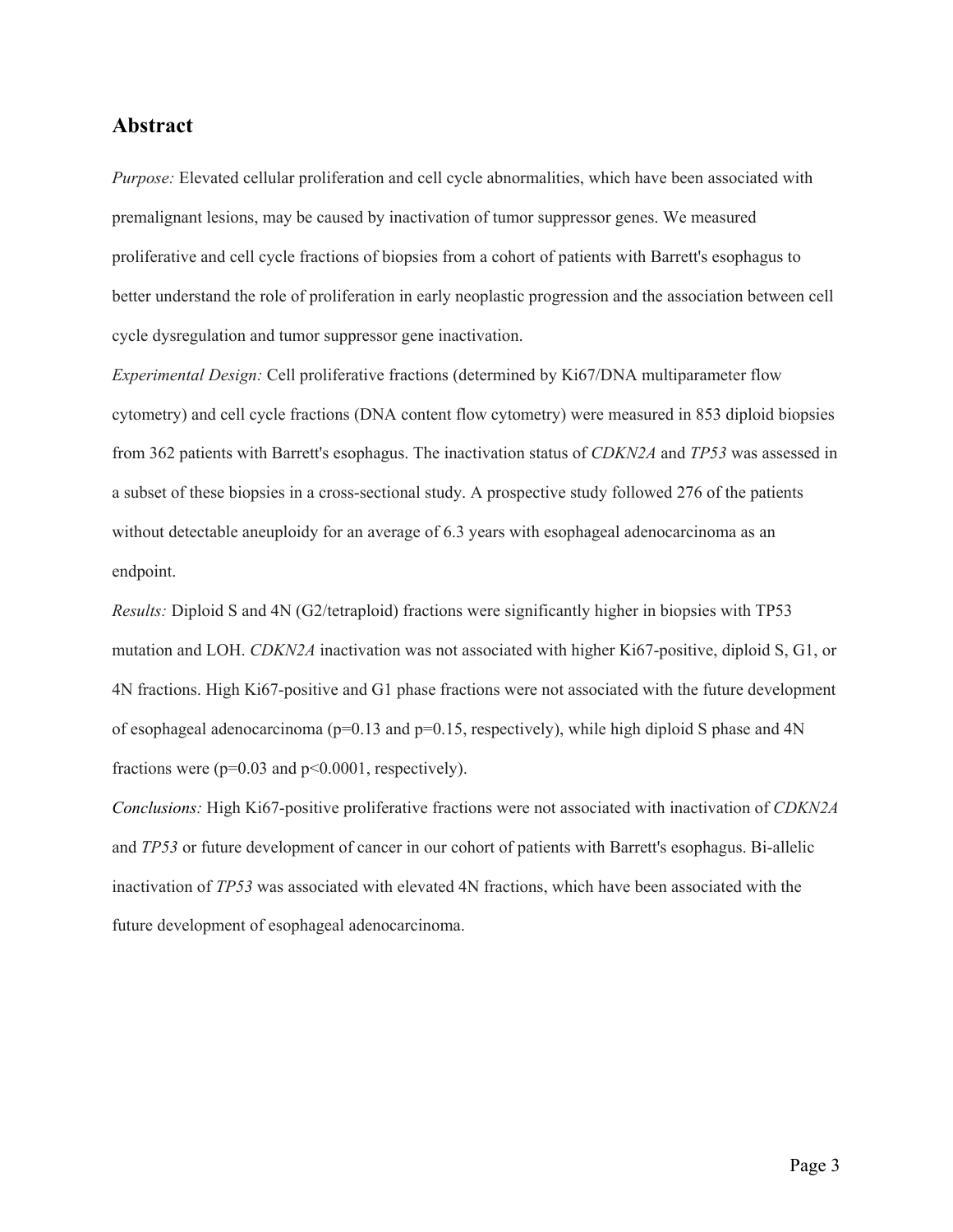## **Introduction**

Increased cellular proliferation and dysregulation of the cell cycle have been reported in advancing histologic grades of neoplastic progression in a large number of cross-sectional studies(1-4). Advances in basic science over several decades support the hypothesis that these changes are due to mutation, loss, or inactivation of cell cycle control genes.. The initial genetic model of the eukaryotic cell cycle reported that a regulatory element, called START in the yeast *Saccharomyces cerevisiae*, controlled the transition from  $G_1$  to S phase(5). This regulatory element was subsequently shown to be evolutionarily conserved and similar G1, S phase controls were identified in mammalian species, including humans(6). The potential importance of G1, S regulation in human neoplastic progression became clearer when tumor suppressor genes, such as *CDKN2A* (*p16*) and *TP53* (*p53*), were identified, and well designed molecular biological studies in model systems and organisms elucidated mechanisms of tumor suppression that included control of the  $G_1$ , S phase transition(7-10). These tumor suppressors could be inactivated by a two hit mechanism involving loss of heterozygosity (LOH) of one allele and mutation or methylation of the second(11-13). Abnormalities involving *CDKN2A* and *TP53* are among the most commonly reported in human cancers and premalignant neoplasms(14, 15).

Barrett's esophagus (BE) is a condition in which the normal esophageal squamous epithelium is replaced by an intestinal metaplasia associated with an increased risk of developing esophageal adenocarcinoma (EA)(16). Cell proliferation in Barrett's epithelium is similar to the small intestine, but increased compared to normal esophageal squamous epithelium(17, 18). Proliferation has been measured by a variety of techniques in BE, including tritiated thymidine incorporation, immunohistochemical markers, such as Ki67, PCNA, cyclin A, and minichromosome maintenance proteins, DNA content flow cytometry and multiparameter flow cytometry(17-26). Several, but not all, cross-sectional studies using DNA content flow cytometry, multiparameter flow cytometry and immunohistochemistry have reported associations between abnormal proliferation/cell cycle fractions and advancing grades of dysplasia(18, 19, 21, 24-27). Similarly, in cross-sectional studies of individual BE crypts, the total number of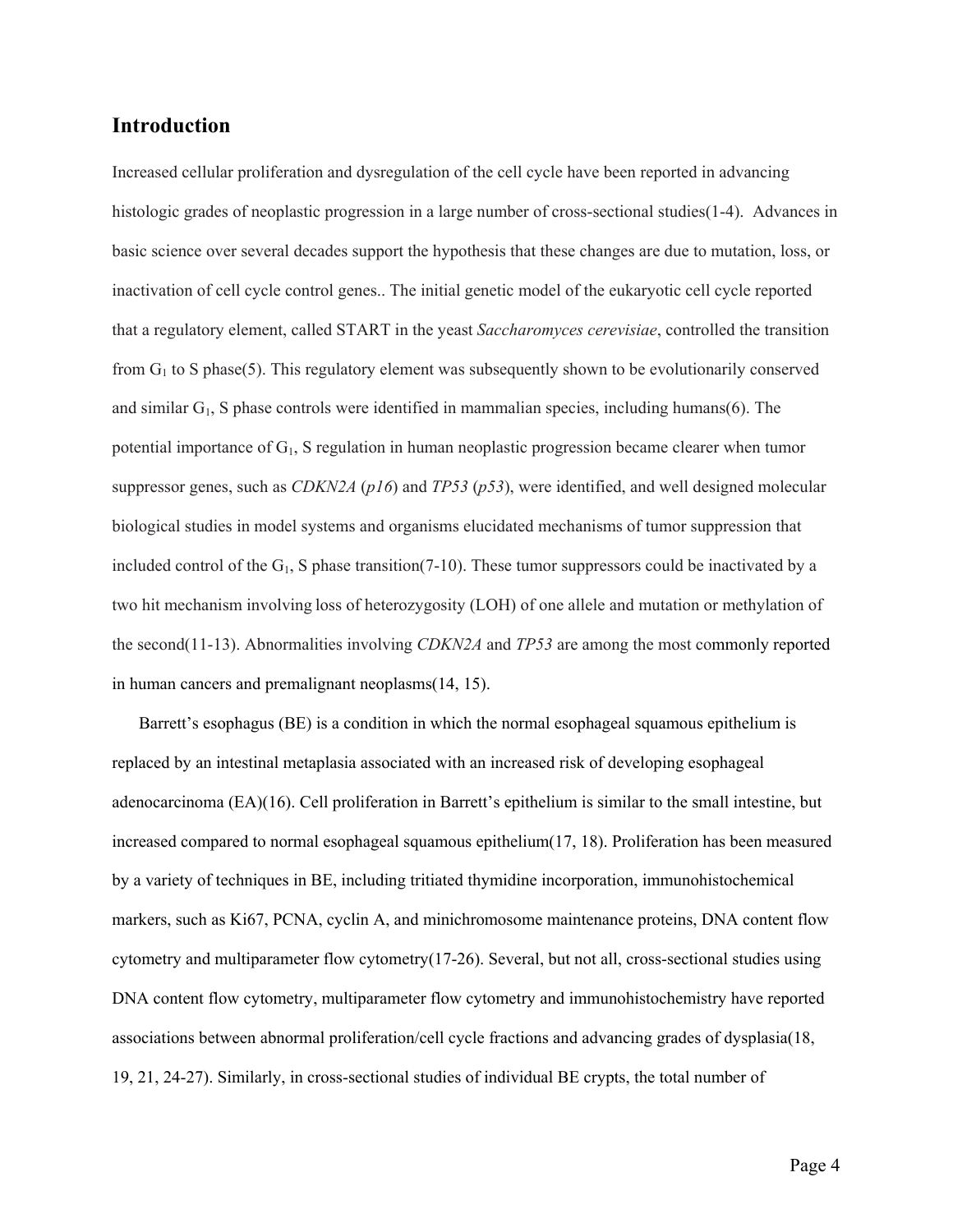proliferating cells appears to increase with progressive grades of dysplasia due to an expansion of the crypt proliferative compartment(22). Two previous studies, one in BE and one in colonic adenomas, have reported an association between *TP53* abnormalities and elevated 4N fractions(28, 29). However the effects of loss of these genes on cell proliferation in human diploid biopsies *in vivo* are largely unknown.

The number of prospective studies of proliferative/cell cycle abnormalities as predictors of progression from BE to EA is much smaller. One study reported increased 4N fraction (and to a lesser extent, S phase) to be associated with progression to EA in persons with BE(23). However, no previous prospective cohort study has comprehensively evaluated increased proliferation and cell cycle fractions as candidate predictors of progression from BE to EA. Also, no previous cohort study has comprehensively evaluated associations between proliferation and cell cycle fractions and inactivation of *CDKN2A* and *TP53* to determine whether abnormal proliferation is associated with loss of *CDKN2A* and *TP53* regulation of the transition from  $G_1$  to S phase.

 The Seattle Barrett's Esophagus Study is designed around a dynamic prospective cohort whose research participants are being followed to identify risk and protective factors that are associated with progression or lack of progression to esophageal adenocarcinoma(23, 30-33). Here, we report for the first time results of a comprehensive study of proliferative and cell cycle abnormalities in diploid cells as predictors of progression from BE to EA using Ki67/DNA content multiparameter flow cytometry. Ki67 antibody labels nuclei in the  $G_1/S/G_2/M$  phases of the cell cycle, but not in G<sub>0</sub> (quiescent cells)(34). By combining Ki67 labeling and DNA content flow cytometry, it is possible to measure total proliferative fractions as well as individual cell cycle phases, including G1, S, and G2/M(21). We tested the associations between total proliferative and cell cycle fractions and progression from BE to EA in 276 individuals. To our knowledge, this is the first prospective cohort study of cancer risk prediction based on cellular proliferation in cancer-free individuals. We were also able to compare the proliferative/cell cycle abnormalities directly with *CDKN2A* and *TP53* status in the same biopsies by Ki67/DNA content multiparameter flow sorting for LOH, mutation and methylation detection. This cross-sectional analysis

Page 5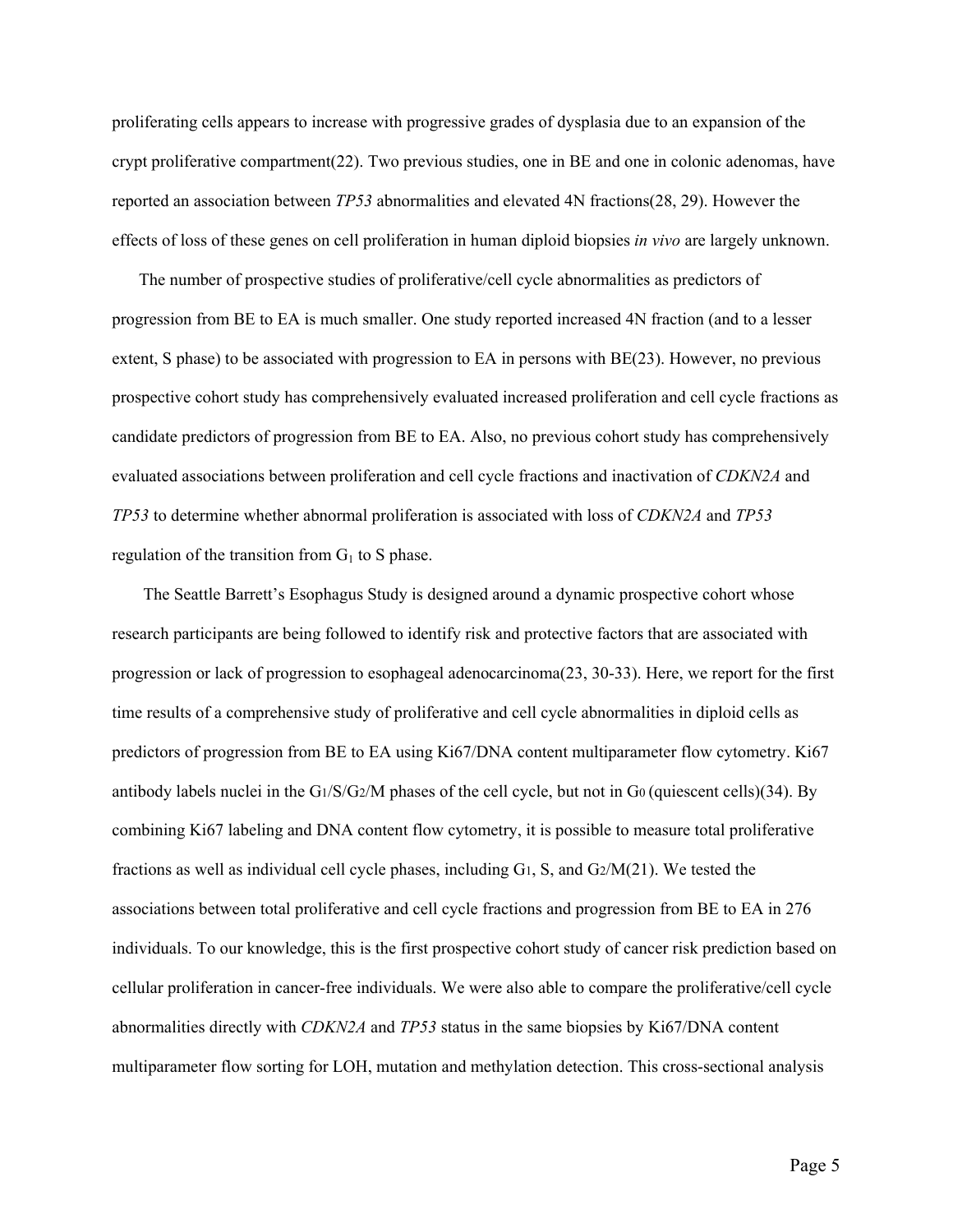of biopsies from 362 individuals is, to our knowledge, the first to comprehensively investigate diploid cell proliferative/cell cycle fractions and *CDKN2A* and *TP53* abnormalities in the same biopsies in humans.

### **Materials and methods**

#### **Study Subjects and Tissue Acquisition**

The 362 participants in the study (Table 1) were enrolled in the Seattle Barrett's Esophagus Study between 1983 and 1999. Participants with EA at baseline were excluded from analysis. Baseline biopsies were obtained between 1989 and 2003. Biopsies from 214 of the participants were evaluated for CDKN2A mutation, 192 for TP53 mutation, 245 for 9p LOH, 241 for 17p LOH, and 96 for CDKN2A methylation. The 276 participants were followed from 89 days to 12.1 years. The Seattle Barrett's Esophagus Study was approved by the Human Subjects Division of the University of Washington in 1983 and renewed annually thereafter with reciprocity from the Fred Hutchinson Cancer Research Center (FHCRC) Institutional Review Board from 1993 to 2001. Since 2001, the study has been approved by the FHCRC IRB with reciprocity from the University of Washington Human Subjects Division.

Endoscopic biopsy protocols used in the Seattle Barrett's Esophagus Study have been published previously(23, 30). Four quadrant biopsies for histology were taken every 1 cm (for patients with highgrade dysplasia) or every 2 cm (for patients without high-grade dysplasia) at intervals ranging from every 6 months (for high grade dysplasia) to 3 years, as described previously(23, 30). Endoscopic biopsies every 2-cm for flow cytometry and molecular studies were placed into media with 10% DMSO (dimethyl sulfoxide) within 15 seconds and held on ice until frozen and stored at -70C.

We included all cancers that developed subsequent to the baseline evaluation so that accurate risk stratification models can be developed based on findings at a single baseline endoscopy. All participants had at least one biopsy evaluated for biomarkers every two centimeters in the Barrett's segment regardless of the histologic diagnosis. For the prospective study of cancer outcome, we included only the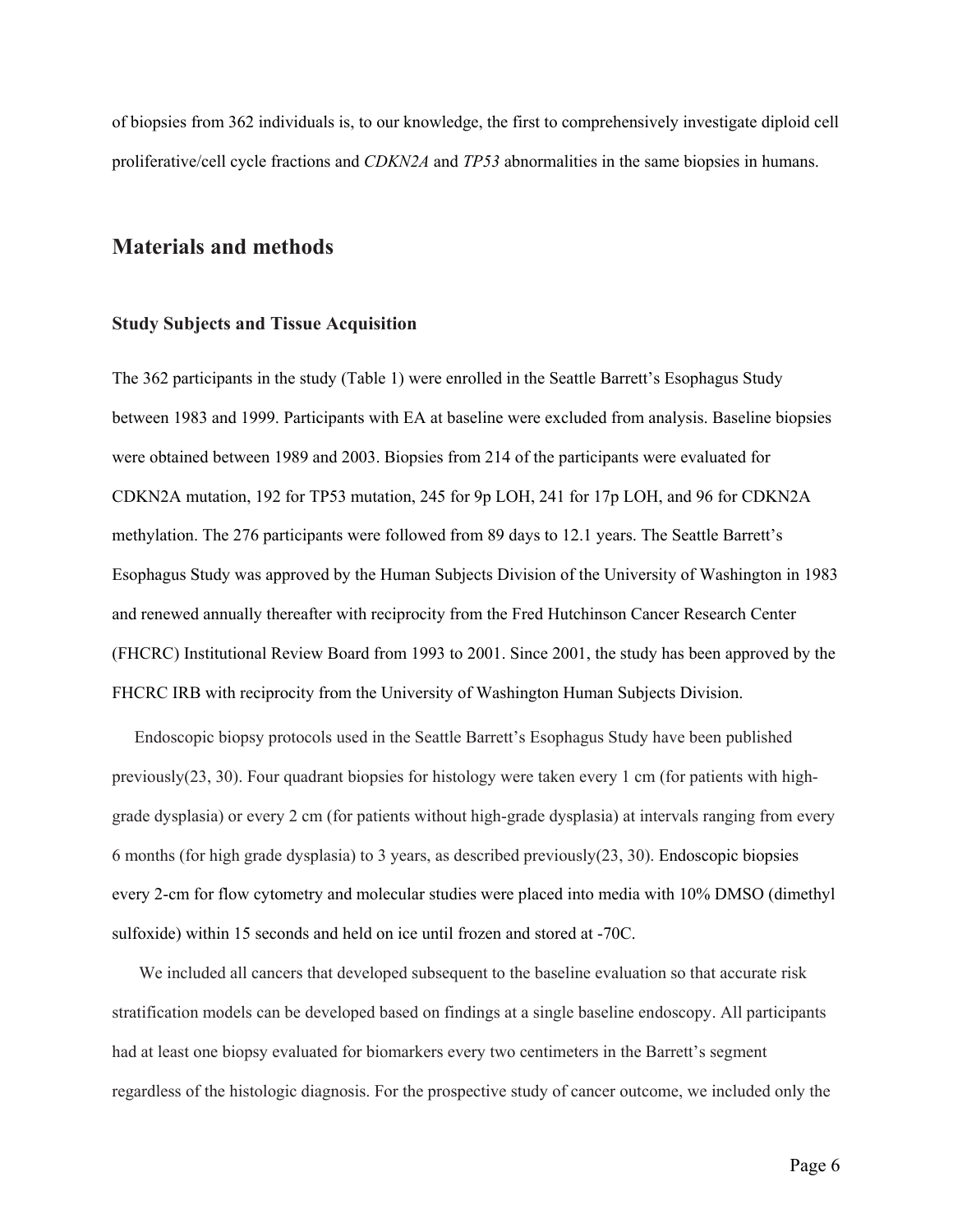biopsies obtained for biomarker analysis by the standard one biopsy per 2 cm protocol in order to avoid sampling bias.

#### **Ki67/DNA Content Multiparameter Flow Cytometry and Sorting**

Frozen endoscopic biopsies (n=853) were prepared for flow cytometry as described previously(19, 35). To ensure accurate detection of 4N DNA content abnormalities, the suspension of unfixed nuclei from each biopsy was aliquoted into separate microfuge tubes for DNA content flow cytometric analysis and multiparameter Ki67/DNA content cell sorting. The aliquots with DAPI (10 µg/ml, Accurate Chemical, Westbury, NY) saturated nuclei for DNA content flow cytometry were never centrifuged and were triturated with a 25 gauge needle immediately before evaluation on the flow cytometer to prevent clumping of nuclei that will increase the 4N population as an artifact. DNA content analysis was performed using MultiCycle software with a standardized peak vs area gate to exclude residual doublets and with "sliced nucleus" background correction. In accordance with published guidelines(36), histograms containing less than 10,000 events or debris in excess of 20% were not considered adequate for S phase analysis. Two of the authors (CAS and PSR) interpreted flow cytometric histograms independently, with disagreements resolved by joint review of the histogram. See Figure 1C for a representative DNA content histogram.

Ki67/DNA content multiparameter cell sorting was used to purify the proliferating BE epithelium from non-proliferating G0 cells into cell cycle fractions including G1, 4N (G2/tetraploid) for molecular studies as previously described(21, 33, 35). Briefly, the nuclei were incubated with directly conjugated Ki67–RPE (phycoerythrin) or isotype control–RPE (DAKO R0840, Carpenteria, CA (DAKO reagent no longer available, BD Pharmigen #556027 markets a similar reagent) and DAPI for DNA content. The antibody protocol includes a centrifugation step and is therefore inadequate for accurate assessment of the 4N fraction. Ki67/DNA content flow cytometry was also used to assess total Ki67-positive proliferative fractions and Ki67-positive  $G_1$  fractions. The Ki67-positive fraction is calculated by bivariate curve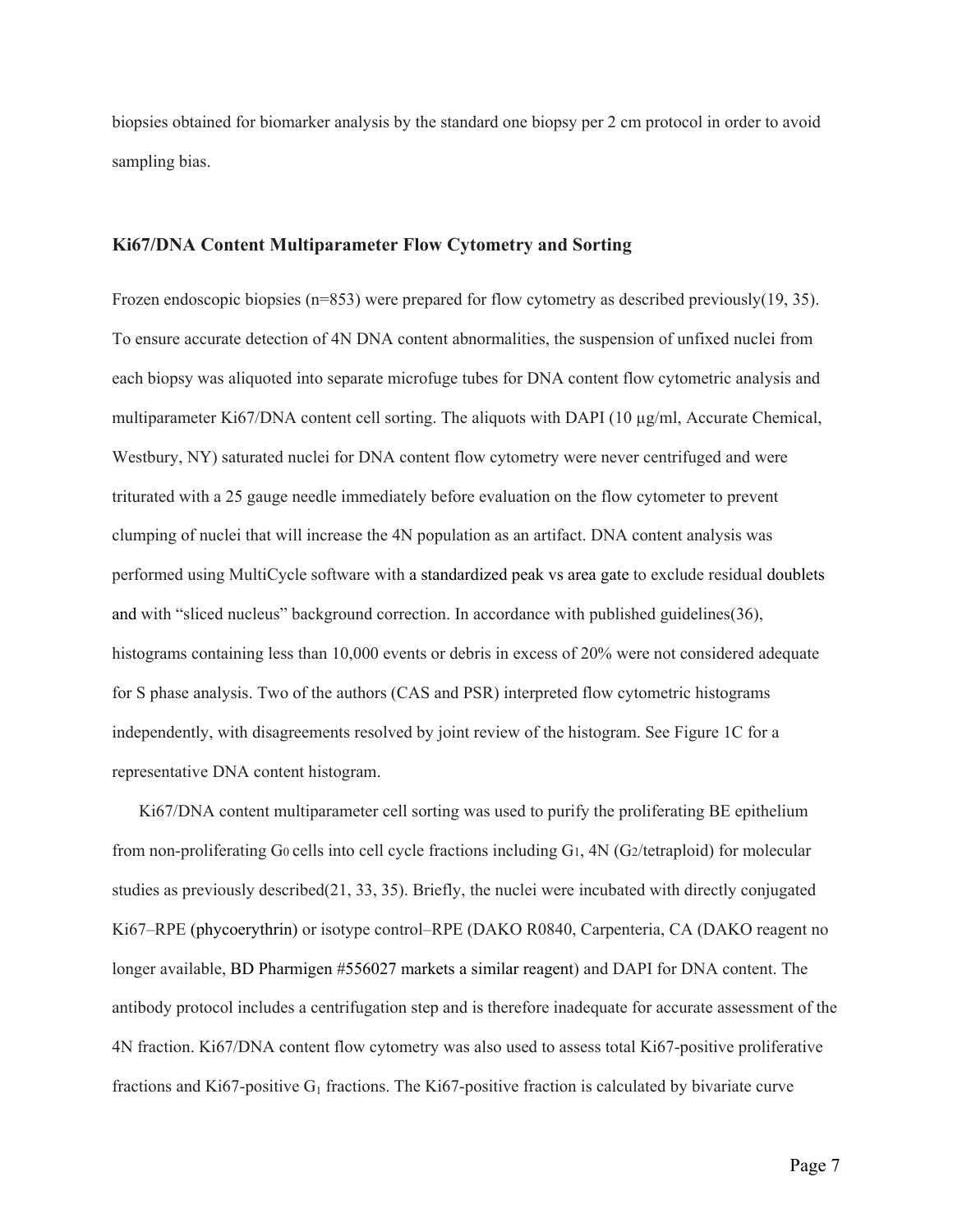subtraction of the negative control from the Ki67 stained cytogram with the program Multicycle (Phoenix Flow Systems, San Diego, CA) as previously described(21). Samples were sorted on a Beckman Coulter (Fullerton, CA) Elite cell sorter. For the molecular analyses used in this study, the Ki67-positive diploid  $G_1$  cells were sorted (Figure 1B). Data from biopsies with aneuploid fractions were not used in this study.

#### **Microsatellite LOH, DNA Sequence, and p16 Methylation Analyses**

Flow-sorted fractions from diploid biopsies were evaluated for 9p21 (CDKN2A/p16) and 17p13 (TP53/p53) LOH using polymorphic microsatellite markers, as described previously(35, 37-39). DNA was extracted from the Ki67/DNA content sorted cell populations and whole genome amplification using primer extension preamplification (PEP) was performed as described previously(37) for each sorted fraction and three constitutive controls per participant. LOH status for chromosome 9 was assessed in 526 samples from 245 participants and for chromosome 17 was assessed in 521 samples from 241 participants.

DNA was sequenced using BigDye or BigDyeV3 Terminator cycle sequencing (Applied Biosystems, Foster City, CA) on either an ABI 377, 3700, or 3730 DNA sequencer. Wild type sequences were confirmed using constitutive samples. All mutations were confirmed by at least two independent PCR and sequencing reactions. Evaluation of mutation of exons 5–9 of the *TP53* gene was performed on 382 flowpurified fractions from 192 participants as described previously(11). Sequence analysis of exon 2 of the CDKN2A gene was performed on 424 flow-purified fractions from 214 participants as described previously(13).

One hundred and sixty five samples from 96 participants were evaluated for methylation of the CDKN2A CpG islands as described previously $(13)$ . A subset of these results were previously reported in a cross-sectional study(13). Samples were classified as either positive or negative for CDKN2A methylation on the basis of a positive result from methylation specific PCR performed on bisulfite treated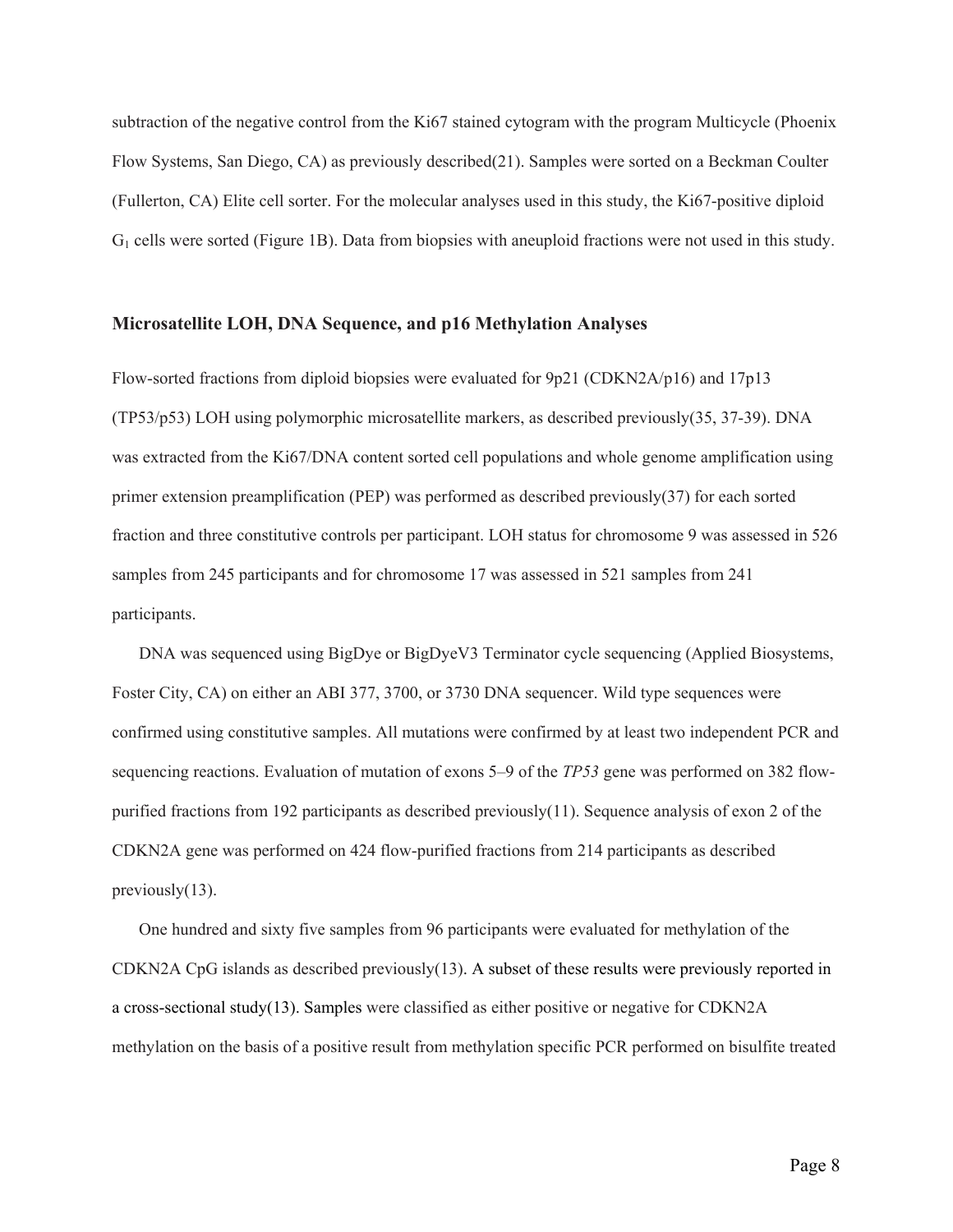DNA. The requirement for larger amounts of DNA for input into the bisulfite reaction limited the number of samples that could be analyzed by this technique.

#### **Statistical Analysis**

Univariate proportional-hazards models were used to calculate the hazard ratios (HR), confidence intervals (CI), and p values for the association of Ki67-positive and cell cycle fractions with cancer outcome. The Wilcoxon rank-sum test was used to compare Ki67-positive and cell cycle fractions between sets of biopsies. Linear regression was used to measure the correlation between Ki67 and S phase fractions. A chi-square test was used to determine the association among *CDKN2A* and between *TP53* inactivation events. Receiver operating characteristic (ROC) curves(40) were used to plot the sensitivity and specificity of using various thresholds of S phase or 4N fractions to discriminate between biopsies with and without *TP53* inactivation. The sensitivity and specificity using all S phase and 4N fractions observed in our samples were used as thresholds to create the ROC curves. Areas under the curves (AUC), a measure of discriminator accuracy with a range of 0.5 (no discrimination) to 1.0 (perfect discriminator), were computed using the trapezoidal rule. In standard ROC analyses, the output of the classifier is inverted if a classifier performs worse than random. However, because we hypothesize that inactivation of *TP53* increases S and 4N fractions, all specificities and sensitivities are computed in terms of the number of *TP53*-inactivated samples with S or 4N fractions above a threshold. Therefore, we allow our analysis to include classifiers that perform worse than chance. In all analyses, neutral TP53 mutations were considered equivalent to TP53 wild type. The confidence intervals for the AUCs were estimated using the bootstrap (10,000 trials). Statistical analyses were carried out using the R statistical computing language version 2.5.1 (R Foundation for Statistical Computing, Vienna, Austria, 2007).

## **Results**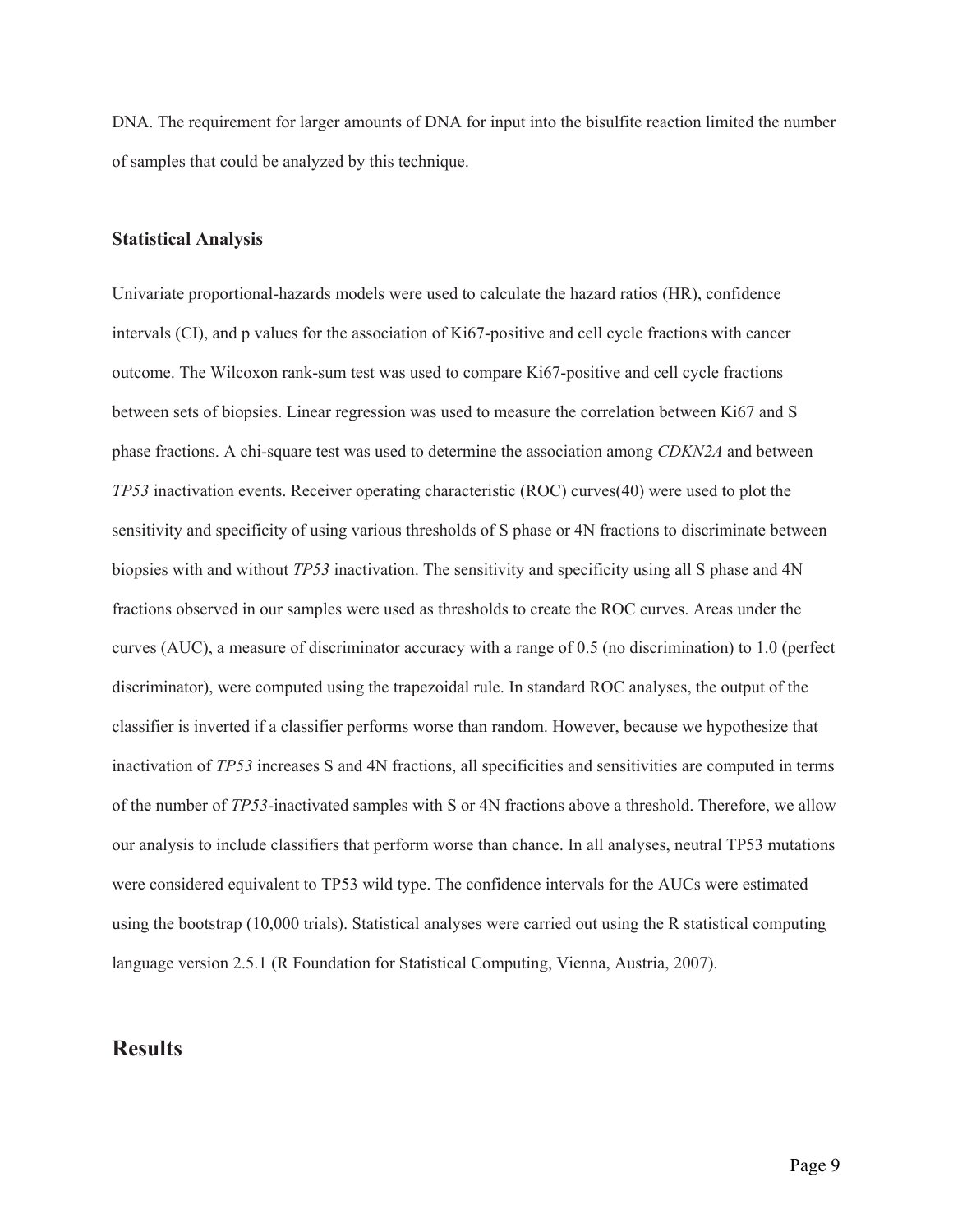Of the 276 participants with follow-up (average of 6.3 years, 89 days–12.1 years, total of 1752 person– years), 29 developed EA. High S and 4N fractions were significantly associated with future development of EA ( $p = 0.03$  and  $p < 0.0001$  modeling the fractions as continuous variables, respectively), while high Ki67-positive (the proliferative fraction that comprises cells in G<sub>1</sub>, S, and G<sub>2</sub>/M) and G<sub>1</sub> fractions were not associated with subsequent progression to cancer  $(p = 0.13$  and 0.15, respectively) (Table 2). Because cells with the largest cell cycle abnormalities may have the greatest contribution to neoplastic progression, the associations were computed using the biopsy with the maximum Ki67-positive,  $G_1$  phase, S phase, and 4N fractions for patients with more than one biopsy. However, estimating the associations using the average values did not affect the results (data not shown). Aneuploid biopsies were excluded from this analysis because aneuploidy is a late event in neoplastic progression and has already been associated with a high risk of progression to EA in this cohort(23). This allowed us to directly test the hypotheses that proliferative and cell cycle abnormalities are predictors of progression from BE to EA that develop as early events due to inactivation of the tumor suppressors *CDKN2A* and *TP53*. Further, the calculation of the diploid S phase is more accurate in diploid biopsies because the software algorithm that calculates the diploid S phase fractions does not have to account for the overlapping aneuploid cell population.

Although Ki67-positive fractions were not associated with cancer outcome and diploid S phase fractions were, these two frequently used measures of cellular proliferation were statistically significantly correlated but with a low correlation coefficient in the BE biopsies ( $p \le 0.0001$ , adjusted  $r^2 = 0.12$ ).

We tested the associations between *CDKN2A* inactivation and cell proliferative and cell cycle fractions. Ki67-positive, S phase, and 4N fractions were measured in diploid BE biopsies at the same time as the Ki67-positive G1 cells were sorted for subsequent examination of the mutation and LOH statuses of CDKN2A and TP53 and the CpG island methylation status of CDKN2A. Eighty-six biopsies without detectable *TP53* inactivation were evaluated for all three mechanisms of *CDKN2A* inactivation. Among these biopsies, there were no significant differences in Ki67 proliferative, G1, diploid, S phase, or 4N fractions between biopsies with no detectable CDKN2A inactivation and those with at least one form of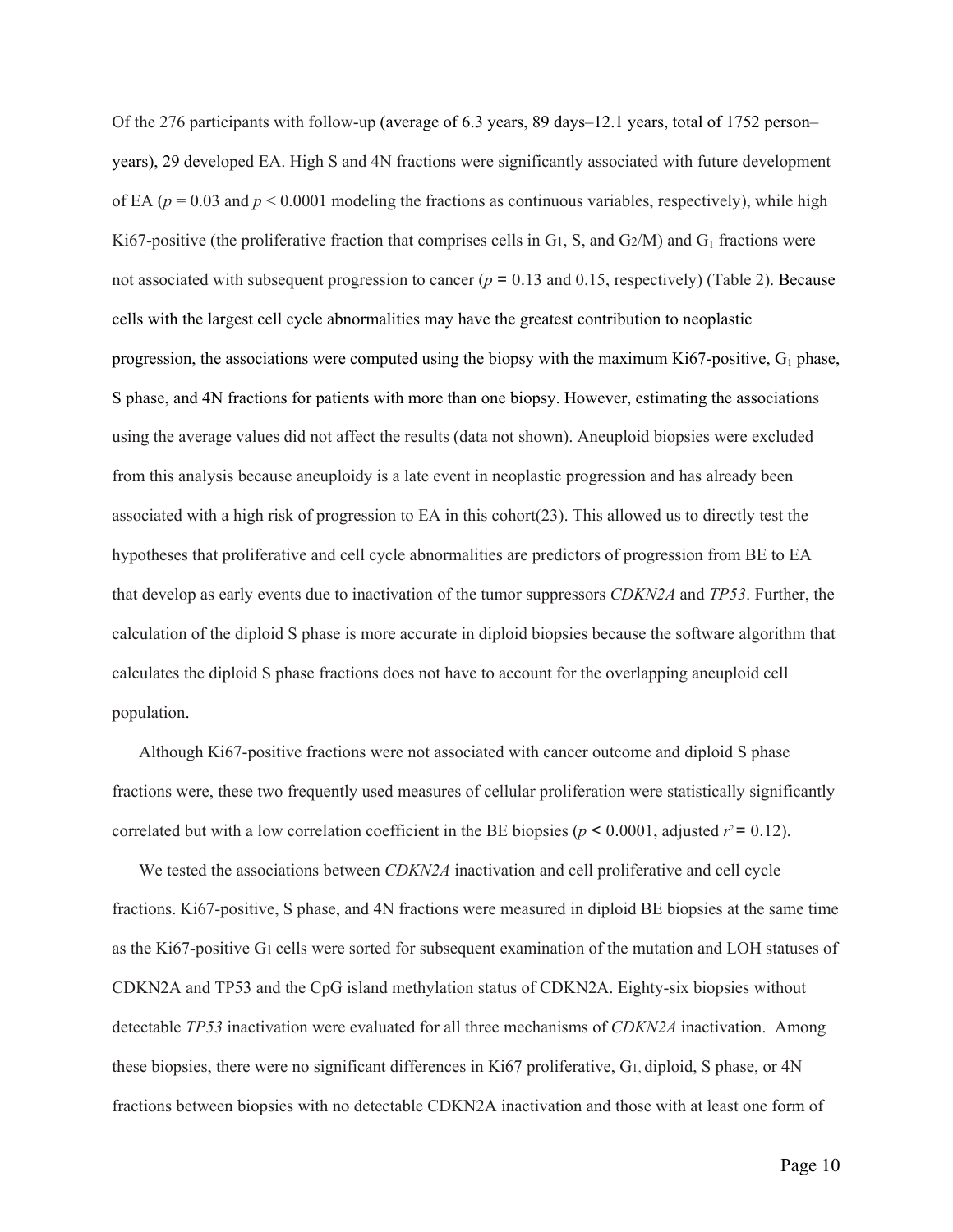inactivation ( $p > 0.1$  for all fractions) or those with two or all three forms ( $p > 0.1$ ). In addition, none of the *CDKN2A* inactivation mechanisms were associated with statistically significantly higher Ki67 positive, G1 phase, S phase, or 4N fractions when the mechanisms were analyzed univariately in TP53+/+ biopsies. CDKN2A methylation and 9p LOH co-occurred in biopsies less frequently than expected by chance  $(p = 0.0001$ , chi-square test).

S phase and 4N fractions were significantly higher in diploid biopsies with both TP53 mutation and 17p LOH than those with no detectable *TP53* alterations (+/+) (*p* = 0.007 and *p* < 0.0001, respectively), while they were not significantly different between *TP53* +/+ samples and those with only one form of *TP53* abnormality (Figure 2). TP53 mutation and 17p LOH co-occurred in biopsies more frequently than expected by chance ( $p = 0.0005$ , chi-square test). Analyses of the effects of *CDKN2A* inactivation excluded biopsies with detectable TP53 alterations in order to determine the effects of *CDKN2A* inactivation in isolation. Biopsies without detectable *CDKN2A* inactivation could not be excluded in the analyses of *TP53* inactivation because *TP53* inactivation usually occurs in a background of *CDKN2A* inactivation(41).

Because *TP53* abnormalities were significantly associated with high S phase and 4N fractions, we estimated the sensitivity and specificity of these fractions for detecting biopsies with TP53 mutation and LOH (Figure 3). Diploid S phase fraction was a poor discriminator of biopsies with one or more *TP53* inactivation events (AUC=0.61, 95% CI=0.54-0.68), and 4N fraction was better but still not strong (AUC=0.70, 95% CI=0.63-0.77). 4N fraction was a good discriminator of biopsies with both TP53 mutation and LOH (AUC=0.92, 95% CI=0.87-0.97), but diploid S phase fraction was not (AUC=0.70, 95% CI=0.60-0.79).

## **Discussion**

Increased cellular proliferation has been reported to be associated with BE neoplastic progression in cross-sectional studies that used a variety of methods to evaluate proliferative or S phase fractions,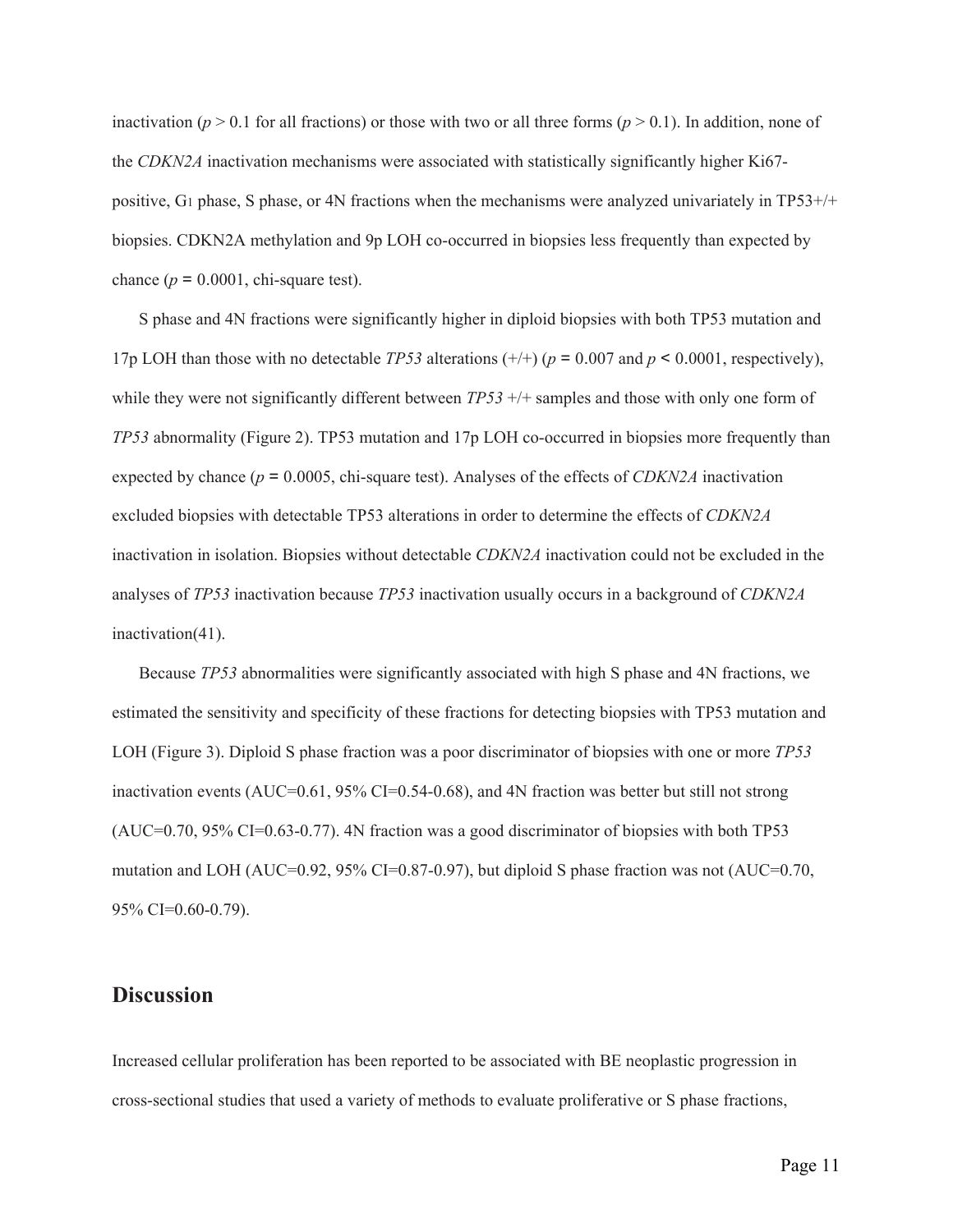including tritiated thymidine incorporation, monoclonal antibodies such as Ki67, PCNA, cyclin A, and minichromosome maintenance proteins, as well as flow cytometry $(17-26)$ . However, to our knowledge, no previous studies have been conducted in which patients were characterized by an unbiased sampling protocol for total proliferative and cell cycle fractions and followed prospectively for the development of cancer as an endpoint. In this prospective cohort study (a phase 4 study, as defined by the Early Detection Research Network of the National Cancer Institute), we report that an elevated 4N fraction in biopsies from BE is a strong and significant predictor of progression from BE to EA (*p* < 0.0001), and diploid S phase fractions had a smaller but significant ( $p = 0.03$ ) association with the future development of EA. These results are consistent with an earlier analysis of our cohort, which found that a 4N fraction of 6% is the optimal threshold for defining elevated 4N for cancer risk prediction, indicating that 4N fraction should not be treated as a continuous value(23). However, total Ki67-positive proliferative fractions and  $G_1$  fractions in diploid biopsies were not associated with progression to EA ( $p = 0.13$  and 0.15, respectively). There was a low correlation coefficient between the Ki67-positive and S phase fractions in diploid biopsies, indicating that progression to EA is more closely associated with S phase (an increased G<sub>1</sub> to S phase transition) than total proliferative fraction (G<sub>0</sub> to G<sub>1</sub> transition).

In cross-sectional studies, elevated cellular proliferation has been associated with risk factors of neoplastic progression in colonic epithelium, which, like metaplastic Barrett's epithelium, is formed of crypts. High S phase fractions measured using <sup>3</sup>H-thymidine have been observed in normal-appearing mucosa in patients with adenomas(42), and high proliferating cell nuclear antigen (PCNA) stained fractions in colorectal epithelial biopsies have been associated with risk factors for colorectal cancer(43). However, no association was found between increased proliferative fractions based on PCNA expression and future development of adenomas in a large prospective study of colon cancer patients(44). In another study, the unusual distribution of Ki67-stained cells in colonic crypts, but not the total fraction of Ki67 positive epithelial cells, was associated with an increased risk of development of secondary tumors in participants who had early colorectal tumors(45). Our study of Barrett's mucosal diploid biopsies agrees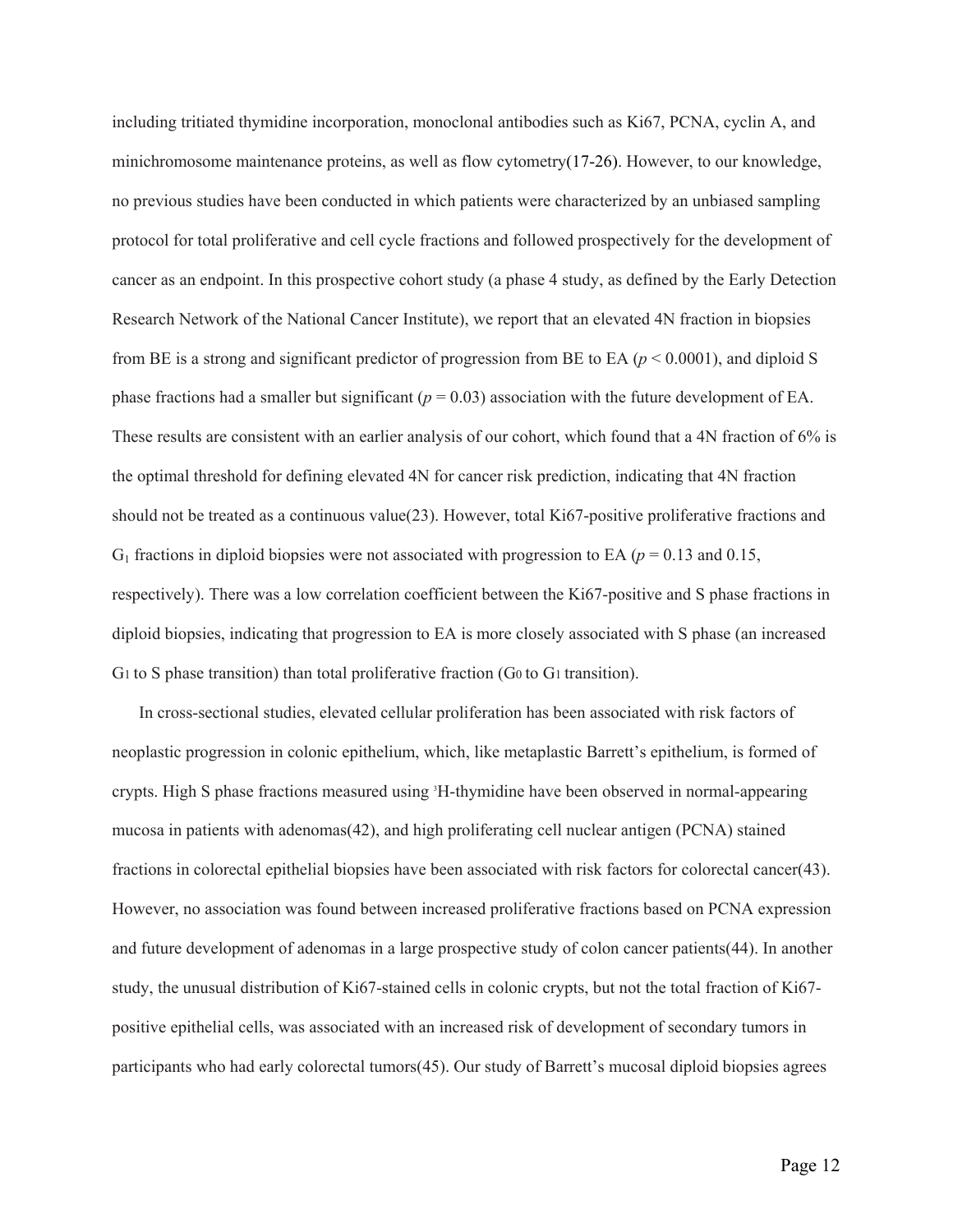with these observations that overall cell proliferation has not been found to predict cancer outcome in the colon.

We also evaluated inactivation of the tumor suppressor genes *CDKN2A* and *TP53*, which develop in diploid cells prior to aneuploidy and EA, and the cell cycle to determine possible associations between proliferation and somatic genetic and epigenetic changes during neoplastic progression(35, 41, 46). *TP53*  is involved in the G1/S checkpoint(8), thus, inactivation of this tumor suppressor would be expected to increase the numbers of cells in S and G2/M phases of the cell cycle. Here, we report that elevated diploid S and 4N fractions, but not diploid Ki67-positive or G1 fractions, were associated with *TP53* inactivation in BE biopsies. These results are consistent with the known negative regulatory functions of *TP53* in the G1/S transition in model systems. TP53 mutation and LOH were found in the same biopsies more frequently than expected by chance, suggesting that bi-allelic inactivation of *TP53* is selected, which is consistent with Knudson's two hit hypothesis for inactivating tumor suppressor genes and previous studies of our cohort(41, 47). We found that high 4N fractions were a sensitive and specific indicator of bi-allelic *TP53* inactivation (Figure 3). Elevated 4N fractions in a *TP53*-deficient background can consist of diploid  $G_2/M$  cells and tetraploid  $G_0$  cells that develop from cells that do not complete chromosome segregation(48). Studies in rodents and humans have observed 4N populations in neoplasia(49). Further, studies have reported that tetraploid cell populations are genetically unstable intermediates that develop aneuploidy during neoplastic progression to cancer(10, 28, 46, 50-54). However, murine models appear to differ from humans in the stringency of mitotic checkpoints, and cycling tetraploids are observed more frequently in rodent models(46, 49-54). 4N populations in our study of BE rarely have detectable tetraploid S phase or G<sub>2</sub>/M fractions by flow cytometry. *In vitro*, *TP53*-deficient BE cell cultures express a number of transcripts associated with  $G_2/M$  and appear to be heterogeneous by FISH analysis, suggesting that they may have an extremely prolonged  $G<sub>2</sub>/M$  delay or the cells with genetic damage are arresting at a variety of G<sub>2</sub>/M checkpoints(48). Since *TP53* abnormalities can be pleiotropic and could be selected for loss of proliferative control, decreased apoptosis or gain of function, it will be difficult to determine the exact mechanism in human biopsies *in vivo*, given heterogeneity in both constitutive and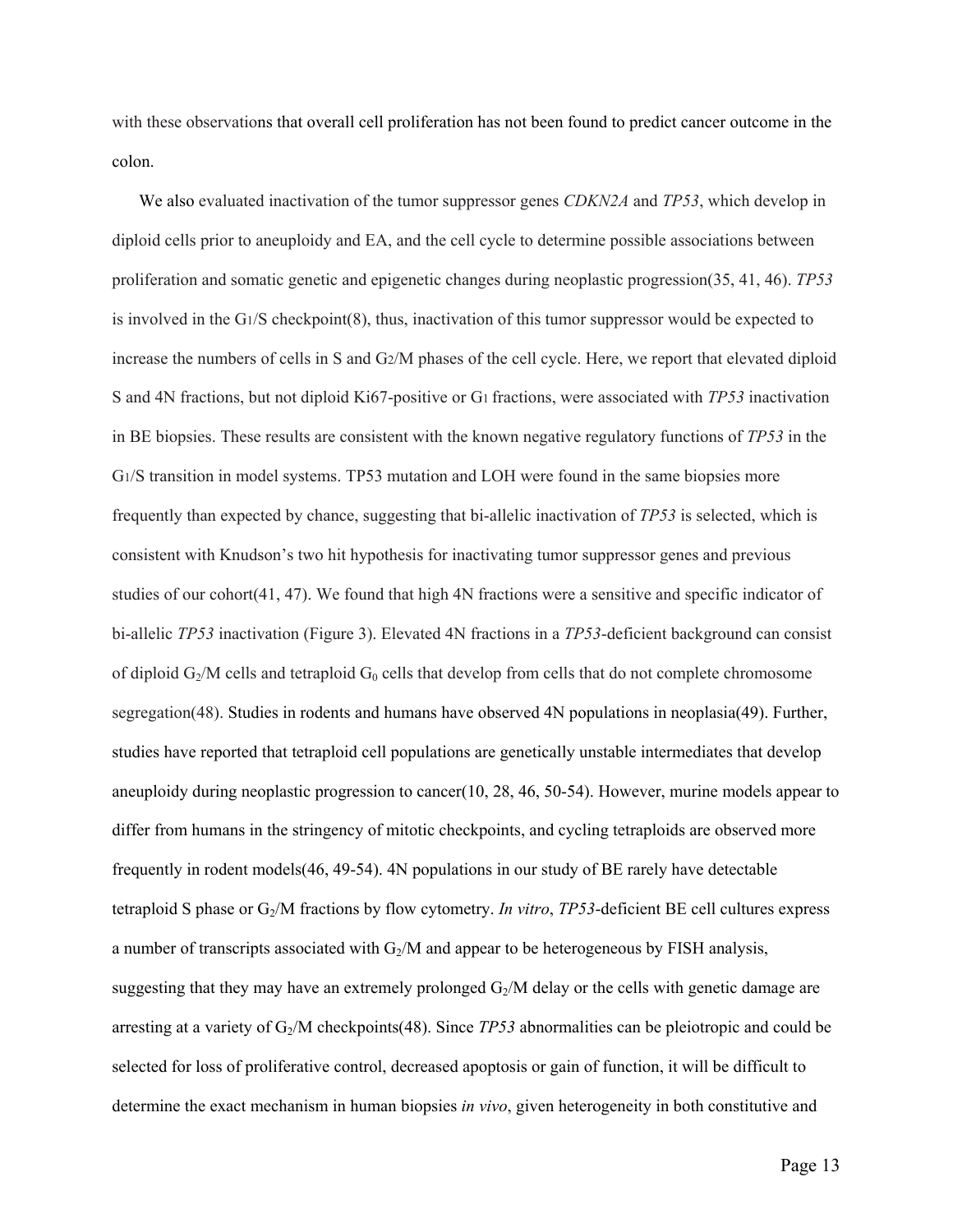neoplastic genetic backgrounds and uncontrolled environment exposures. This may be a case in which a translational research study identifies an important biological problem that can then be addressed in model systems.

*CDKN2A* negatively regulates the transition from  $G_1$  to S phase(7), so we had expected to observe higher S phase and 4N fractions in samples with *CDKN2A* inactivation. However, since at least one allele of *CDKN2A* was inactivated in most of our samples, it was difficult to evaluate the effects of *CDKN2A* inactivation on proliferation and cell cycle in the absence of sufficient wild-type samples with BE to use as a comparison group. *CDKN2A* methylation and LOH were detected in the same biopsies less frequently than expected by chance, which suggests that they are alternate pathways of *p16* inactivation or that the methylated alleles of *CDKN2A* can be lost. We did not find an association between inactivation of *CDKN2A* or *TP53* and increased Ki67-positive or  $G_1$  fractions, a result consistent with their known biological properties in studies in model systems.

Our study has several strengths: a) the prospective cohort study design and long-term follow-up, b) a defined, unbiased protocol for biopsy collection, c) use of primary cancer rather than a surrogate such as incident high-grade dysplasia as an endpoint(30, 55, 56), d) the measurement of total proliferation, cell cycle fractions, *CDKN2A* and *TP53* inactivation in the same cells, and e) the use of flow cytometry instead of immunohistochemistry in order to obtain more precise estimates of Ki67-positive and cell cycle fractions based on an average of 15,000 cells per sample. However, immunohistochemistry can be used to determine the location of the proliferating cells within Barrett's epithelium, which may expand towards the luminal surface during neoplastic progression(22). There is also the concern that Ki67 labeling might not be specific for epithelial cells in BE biopsies. However, we rarely observed non-epithelial Ki67 positive cells in BE biopsy slides in earlier studies(57, 58). In addition, a previous study reported that an average of 90% of proliferating cells in whole endoscopic biopsies from Barrett's metaplasia were epithelial in origin(21). Finally, although proton pump inhibitor (PPI) use has been associated with reduced proliferative fractions in BE(59, 60), our study did not examine their effects because most patients in the cohort were managed with PPIs and we did not have a comparison group. PPI use can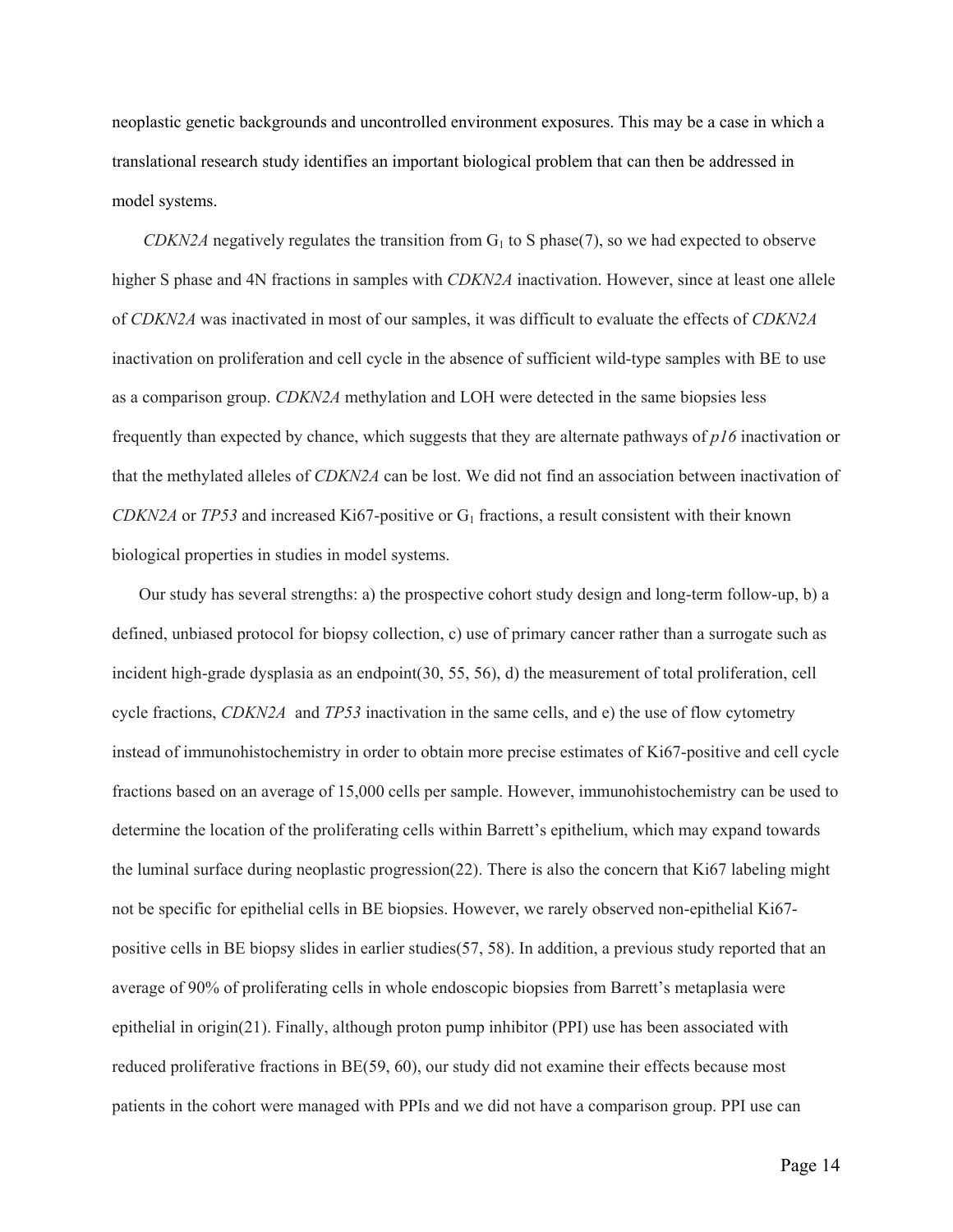alleviate the symptoms of gastroesophageal reflux, but its effects on the development of cancer are not known, although dose can be studied in a randomized trial such as AspECT (61).

In a recent study of the same cohort, the best predictor of cancer outcome was a combination of chromosomal instability biomarkers that included early (9p LOH), intermediate (17p LOH), and late events (tetraploidy, aneuploidy) in neoplastic progression(33). Detection of *CDKN2A* and *TP53* loss are promising biomarkers for predicting neoplastic progression in many premalignant conditions because they are among the most common somatic genetic abnormalities in human cancers(14, 15). However, LOH at TP53 and DNA content abnormalities (high 4N, aneuploidy) have independent contributions to cancer risk prediction(33), indicating that, despite the strong association between genetic (*TP53* inactivation) and cell cycle abnormalities (high 4N fractions) found in the present study, the characterization of both can improve cancer risk stratification in the esophagus and very likely other organs.

## **Acknowledgments**

We thank Mike Shen for developing software to analyze the flow cytometry data; Xiaohong Li for statistical advice; Christine Karlsen for coordination of patient care; Valerie Cerera for coordination of research biopsies and flow cytometry; Jessica Arnaudo, Heather Kissel, and David Wong for molecular assays; and the study participants in the Seattle Barrett's Esophagus Program for making this research possible.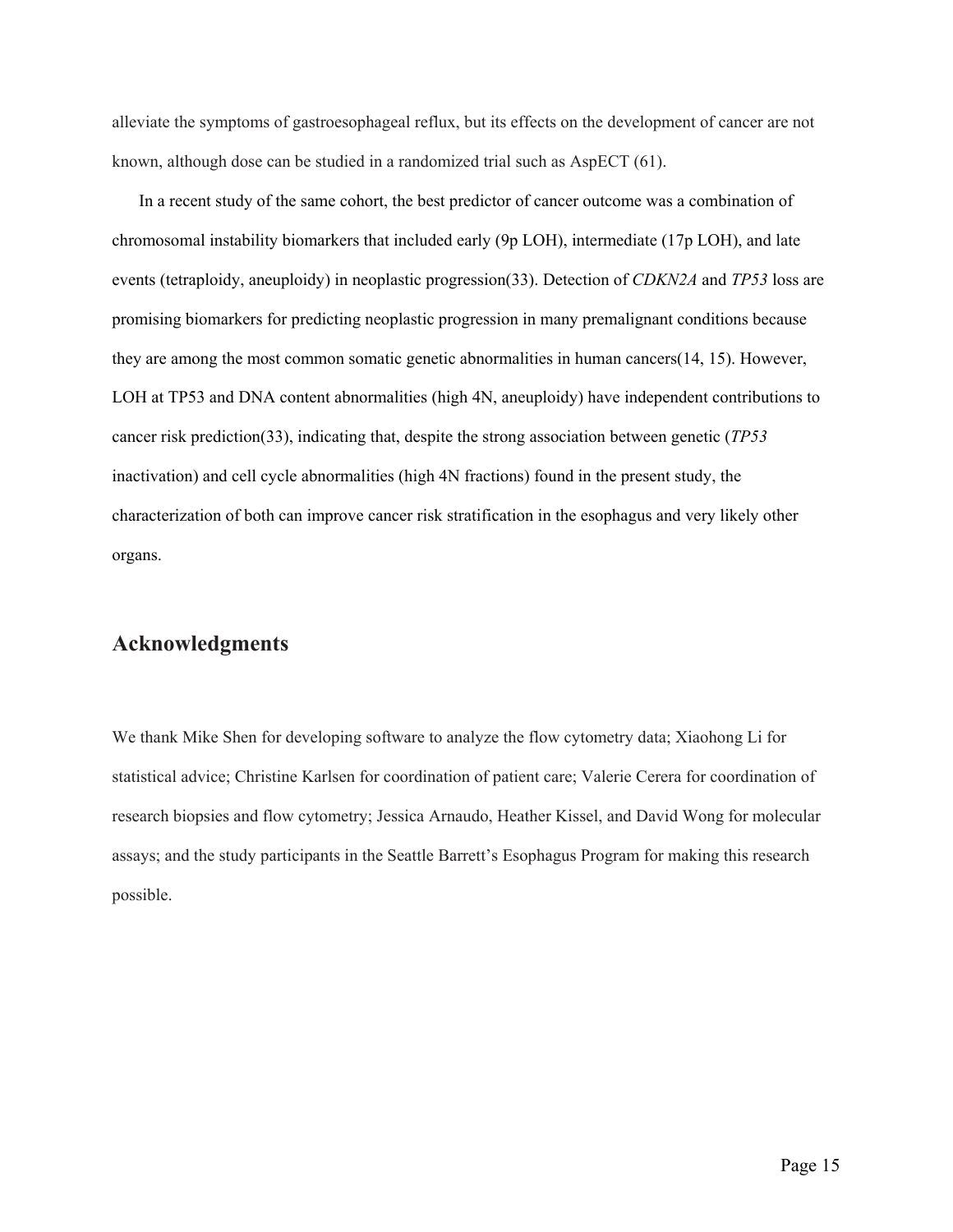# **References**

- 1. Preston-Martin S, Pike MC, Ross RK, Jones PA, and Henderson BE. Increased cell division as a cause of human cancer. Cancer Res 1990;50:7415-21.
- 2. Gerdes J. Ki-67 and other proliferation markers useful for immunohistological diagnostic and prognostic evaluations in human malignancies. Semin Cancer Biol 1990;1:199-206.
- 3. Martin B, Paesmans M, Mascaux C, et al. Ki-67 expression and patients survival in lung cancer: systematic review of the literature with meta-analysis. Br J Cancer 2004;91:2018- 25.
- 4. de Azambuja E, Cardoso F, de Castro G, Jr., et al. Ki-67 as prognostic marker in early breast cancer: a meta-analysis of published studies involving 12,155 patients. Br J Cancer 2007;96:1504-13.
- 5. Hartwell LH, Culotti J, Pringle JR, and Reid BJ. Genetic control of the cell division cycle in yeast. Science 1974;183:46-51.
- 6. Lee MG and Nurse P. Complementation used to clone a human homologue of the fission yeast cell cycle control gene cdc2. Nature 1987;327:31-5.
- 7. Serrano M, Hannon GJ, and Beach D. A new regulatory motif in cell-cycle control causing specific inhibition of cyclin D/CDK4. Nature 1993;366:704-7.
- 8. Kastan MB, Zhan Q, el-Deiry WS, et al. A mammalian cell cycle checkpoint pathway utilizing p53 and GADD45 is defective in ataxia-telangiectasia. Cell 1992;71:587-97.
- 9. Yin Y, Tainsky MA, Bischoff FZ, Strong LC, and Wahl GM. Wild-type p53 restores cell cycle control and inhibits gene amplification in cells with mutant p53 alleles. Cell 1992;70:937-48.
- 10. Livingstone LR, White A, Sprouse J, et al. Altered cell cycle arrest and gene amplification potential accompany loss of wild-type p53. Cell 1992;70:923-35.
- 11. Prevo LJ, Sanchez CA, Galipeau PC, and Reid BJ. p53-mutant clones and field effects in Barrett's esophagus. Cancer Res 1999;59:4784-7.
- 12. Sherr CJ. Principles of Tumor Suppression. Cell 2004;116:235-46.
- 13. Wong DJ, Paulson TG, Prevo LJ, et al. p16 INK4a lesions are common, early abnormalities that undergo clonal expansion in Barrett's metaplastic epithelium. Cancer Res 2001;61:8284-9.
- 14. Hollstein M, Sidransky D, Vogelstein B, and Harris CC. p53 mutations in human cancers. Science 1991;253:49-53.
- 15. Sharpless NE. INK4a/ARF: a multifunctional tumor suppressor locus. Mutat Res 2005;576:22-38.
- 16. Thomas T, Abrams KR, De Caestecker JS, and Robinson RJ. Meta analysis: Cancer risk in Barrett's oesophagus. Aliment Pharmacol Ther 2007;26:1465-77.
- 17. Herbst JJ, Berenson MM, McCloskey DW, and Wiser WC. Cell proliferation in esophageal columnar epithelium (Barrett's esophagus). Gastroenterology 1978;75:683-7.
- 18. Pellish LJ, Hermos JA, and Eastwood GL. Cell proliferation in three types of Barrett's epithelium. Gut 1980;21:26-31.
- 19. Reid BJ, Haggitt RC, Rubin CE, and Rabinovitch PS. Barrett's esophagus. Correlation between flow cytometry and histology in detection of patients at risk for adenocarcinoma. Gastroenterology 1987;93:1-11.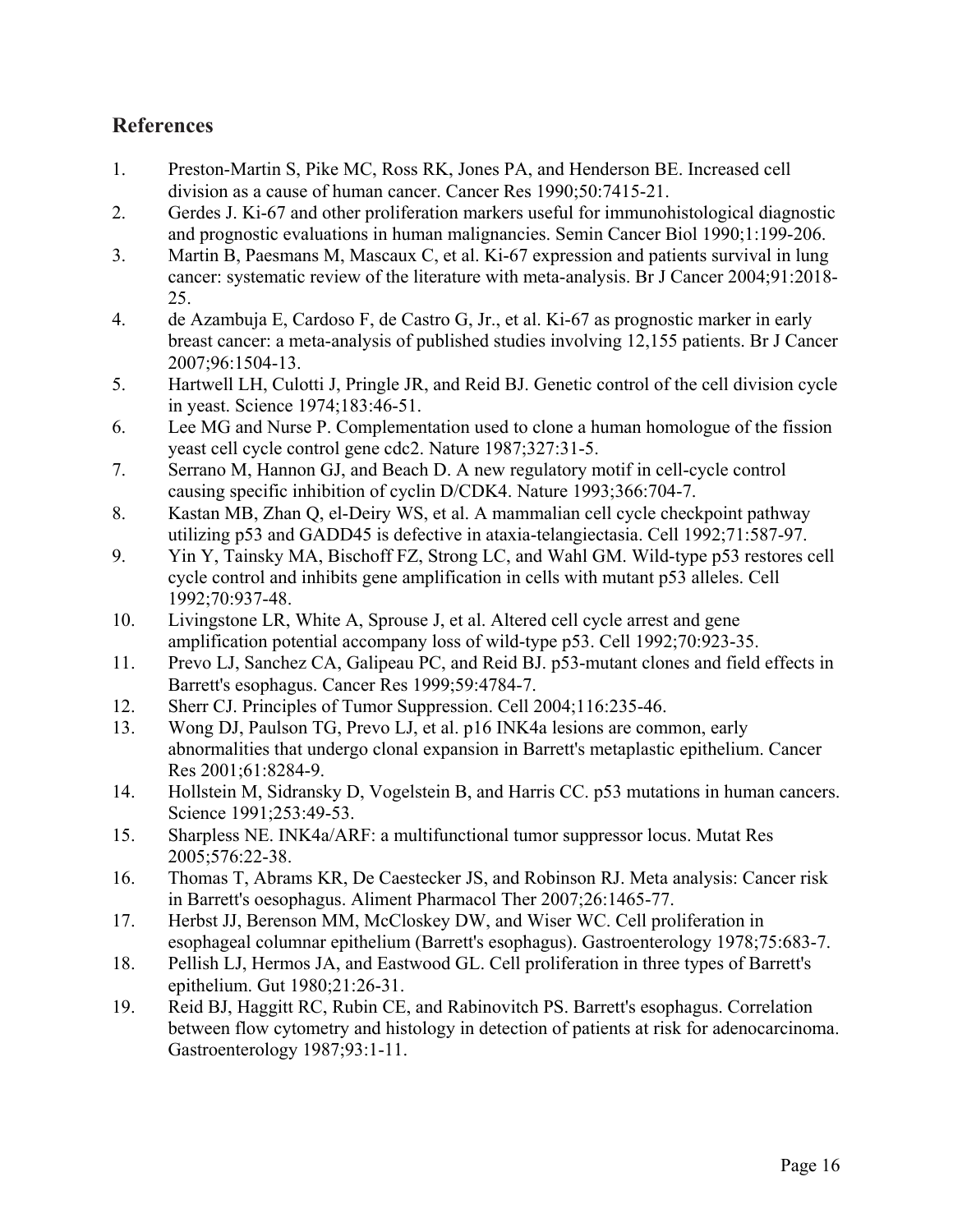- 20. Gray MR, Hall PA, Nash J, et al. Epithelial proliferation in Barrett's esophagus by proliferating cell nuclear antigen immunolocalization. Gastroenterology 1992;103:1769- 76.
- 21. Reid BJ, Sanchez CA, Blount PL, and Levine DS. Barrett's esophagus: cell cycle abnormalities in advancing stages of neoplastic progression. Gastroenterology 1993;105:119-29.
- 22. Hong MK, Laskin WB, Herman BE, et al. Expansion of the Ki-67 proliferative compartment correlates with degree of dysplasia in Barrett's esophagus. Cancer 1995;75:423-9.
- 23. Rabinovitch PS, Longton G, Blount PL, Levine DS, and Reid BJ. Predictors of progression in Barrett's esophagus III: baseline flow cytometric variables. Am J Gastroenterol 2001;96:3071-83.
- 24. Sirieix PS, O'Donovan M, Brown J, et al. Surface expression of minichromosome maintenance proteins provides a novel method for detecting patients at risk for developing adenocarcinoma in Barrett's esophagus. Clin Cancer Res 2003;9:2560-6.
- 25. Lao-Sirieix P, Lovat L, and Fitzgerald RC. Cyclin A immunocytology as a risk stratification tool for Barrett's esophagus surveillance. Clin Cancer Res 2007;13:659-65.
- 26. Kerkhof M, Steyerberg EW, Kusters JG, et al. Aneuploidy and high expression of p53 and Ki67 is associated with neoplastic progression in Barrett esophagus. Cancer Biomarkers 2008;4:1-10.
- 27. Lao-Sirieix P, Brais R, Lovat L, Coleman N, and Fitzgerald RC. Cell cycle phase abnormalities do not account for disordered proliferation in Barrett's carcinogenesis. Neoplasia 2004;6:751-60.
- 28. Galipeau PC, Cowan DS, Sanchez CA, et al. 17p (p53) allelic losses, 4N (G2/tetraploid) populations, and progression to aneuploidy in Barrett's esophagus. Proc Natl Acad Sci U S A 1996;93:7081-4.
- 29. Carder P, Wyllie AH, Purdie CA, et al. Stabilised p53 facilitates aneuploid clonal divergence in colorectal cancer. Oncogene 1993;8:1397-401.
- 30. Reid BJ, Levine DS, Longton G, Blount PL, and Rabinovitch PS. Predictors of progression to cancer in Barrett's esophagus: baseline histology and flow cytometry identify low- and high-risk patient subsets. Am J Gastroenterol 2000;95:1669-76.
- 31. Reid BJ, Prevo LJ, Galipeau PC, et al. Predictors of progression in Barrett's esophagus II: baseline 17p (p53) loss of heterozygosity identifies a patient subset at increased risk for neoplastic progression. Am J Gastroenterol 2001;96:2839-48.
- 32. Vaughan TL, Dong LM, Blount PL, et al. Non-steroidal anti-inflammatory drugs and risk of neoplastic progression in Barrett's oesophagus: a prospective study. Lancet Oncol 2005;6:945-52.
- 33. Galipeau PC, Li X, Blount PL, et al. NSAIDs modulate CDKN2A, TP53, and DNA content risk for future esophageal adenocarcinoma. PLoS Med 2007;4:e67.
- 34. Gerdes J, Lemke H, Baisch H, et al. Cell cycle analysis of a cell proliferation-associated human nuclear antigen defined by the monoclonal antibody Ki-67. J Immunol 1984;133:1710-5.
- 35. Blount PL, Galipeau PC, Sanchez CA, et al. 17p allelic losses in diploid cells of patients with Barrett's esophagus who develop aneuploidy. Cancer Res 1994;54:2292-5.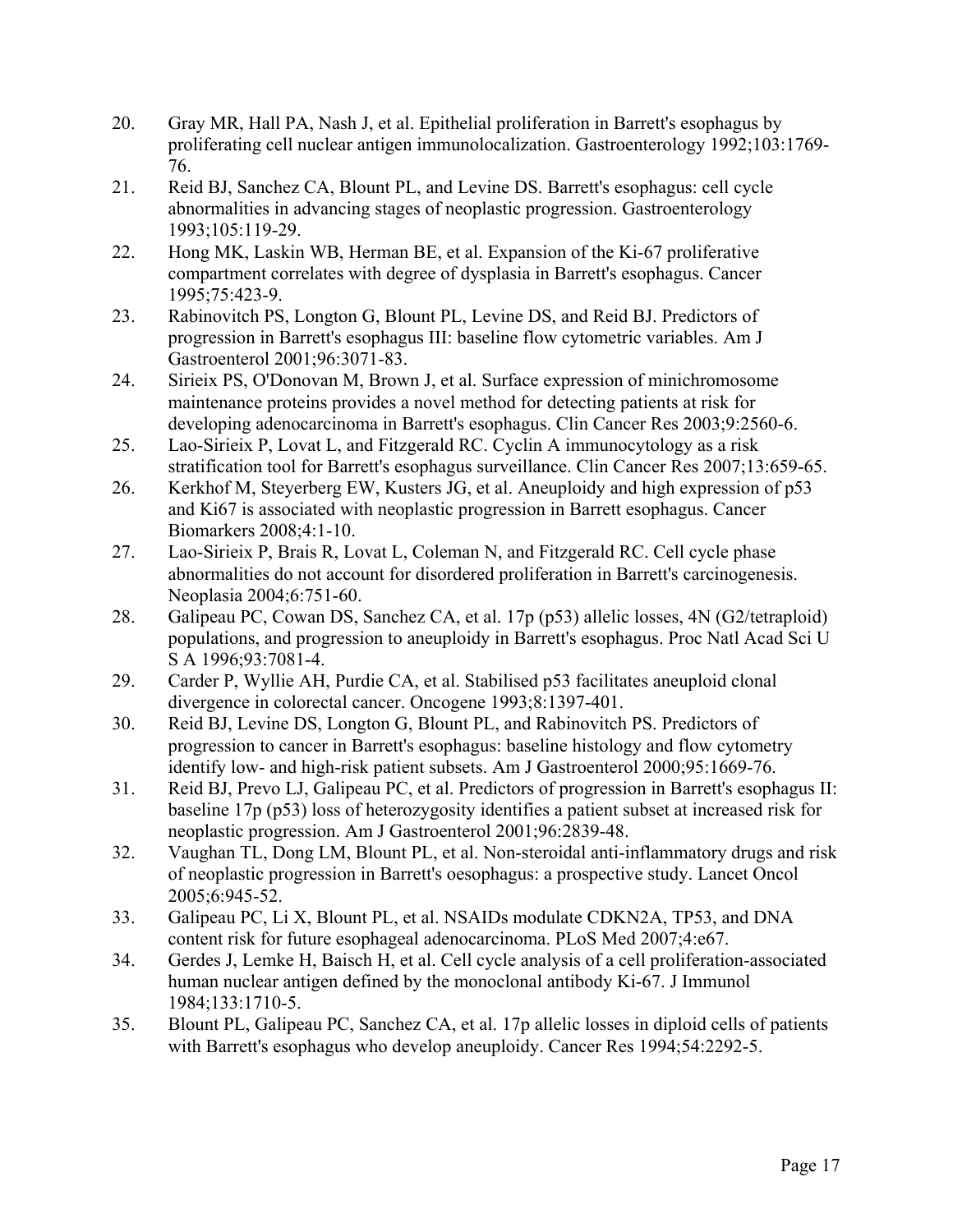- 36. Shankey TV, Rabinovitch PS, Bagwell B, et al. Guidelines for implementation of clinical DNA cytometry. International Society for Analytical Cytology [published erratum appears in Cytometry 1993 Oct;14(7):842]. Cytometry 1993;14:472-7.
- 37. Barrett MT, Reid BJ, and Joslyn G. Genotypic analysis of multiple loci in somatic cells by whole genome amplification. Nucleic Acids Res 1995;23:3488-92.
- 38. Barrett MT, Galipeau PC, Sanchez CA, Emond MJ, and Reid BJ. Determination of the frequency of loss of heterozygosity in esophageal adenocarcinoma by cell sorting, whole genome amplification and microsatellite polymorphisms. Oncogene 1996;12:1873-8.
- 39. Galipeau PC, Prevo LJ, Sanchez CA, Longton GM, and Reid BJ. Clonal expansion and loss of heterozygosity at chromosomes 9p and 17p in premalignant esophageal (Barrett's) tissue. J Natl Cancer Inst 1999;91:2087-95.
- 40. Hanley JA and McNeil BJ. The meaning and use of the area under a receiver operating characteristic (ROC) curve. Radiology 1982;143:29-36.
- 41. Maley CC, Galipeau PC, Li X, et al. Selectively advantageous mutations and hitchhikers in neoplasms: p16 lesions are selected in Barrett's esophagus. Cancer Res 2004;64:3414- 27.
- 42. Bleiberg H, Buyse M, and Galand P. Cell kinetic indicators of premalignant stages of colorectal cancer. Cancer 1985;56:124-9.
- 43. Bostick RM, Fosdick L, Grandits GA, et al. Colorectal epithelial cell proliferative kinetics and risk factors for colon cancer in sporadic adenoma patients. Cancer Epidemiol Biomarkers Prev 1997;6:1011-9.
- 44. Sandler RS, Baron JA, Tosteson TD, Mandel JS, and Haile RW. Rectal mucosal proliferation and risk of colorectal adenomas: results from a randomized controlled trial. Cancer Epidemiol Biomarkers Prev 2000;9:653-6.
- 45. Akedo I, Ishikawa H, Ioka T, et al. Evaluation of epithelial cell proliferation rate in normal-appearing colonic mucosa as a high-risk marker for colorectal cancer. Cancer Epidemiol Biomarkers Prev 2001;10:925-30.
- 46. Barrett MT, Sanchez CA, Prevo LJ, et al. Evolution of neoplastic cell lineages in Barrett oesophagus. Nat Genet 1999;22:106-9.
- 47. Knudson AG, Jr. Mutation and cancer: statistical study of retinoblastoma. Proc Natl Acad Sci U S A 1971;68: 820-3.
- 48. Barrett MT, Pritchard D, Palanca-Wessels C, et al. Molecular phenotype of spontaneously arising 4N (G2-tetraploid) intermediates of neoplastic progression in Barrett's esophagus. Cancer Res 2003;63:4211-7.
- 49. Schimke RT, Kung AL, Rush DF, and Sherwood SW. Differences in mitotic control among mammalian cells. Cold Spring Harb Symp Quant Biol 1991;56:417-25.
- 50. Shackney SE, Smith CA, Miller BW, et al. Model for the genetic evolution of human solid tumors. Cancer Res 1989;49:3344-54.
- 51. Levine DS, Sanchez CA, Rabinovitch PS, and Reid BJ. Formation of the tetraploid intermediate is associated with the development of cells with more than four centrioles in the elastase-simian virus 40 tumor antigen transgenic mouse model of pancreatic cancer [published erratum appears in Proc Natl Acad Sci U S A 1991 Sep 15;88(18):8282]. Proc Natl Acad Sci U S A 1991;88:6427-31.
- 52. Cross SM, Sanchez CA, Morgan CA, et al. A p53-dependent mouse spindle checkpoint. Science 1995;267:1353-6.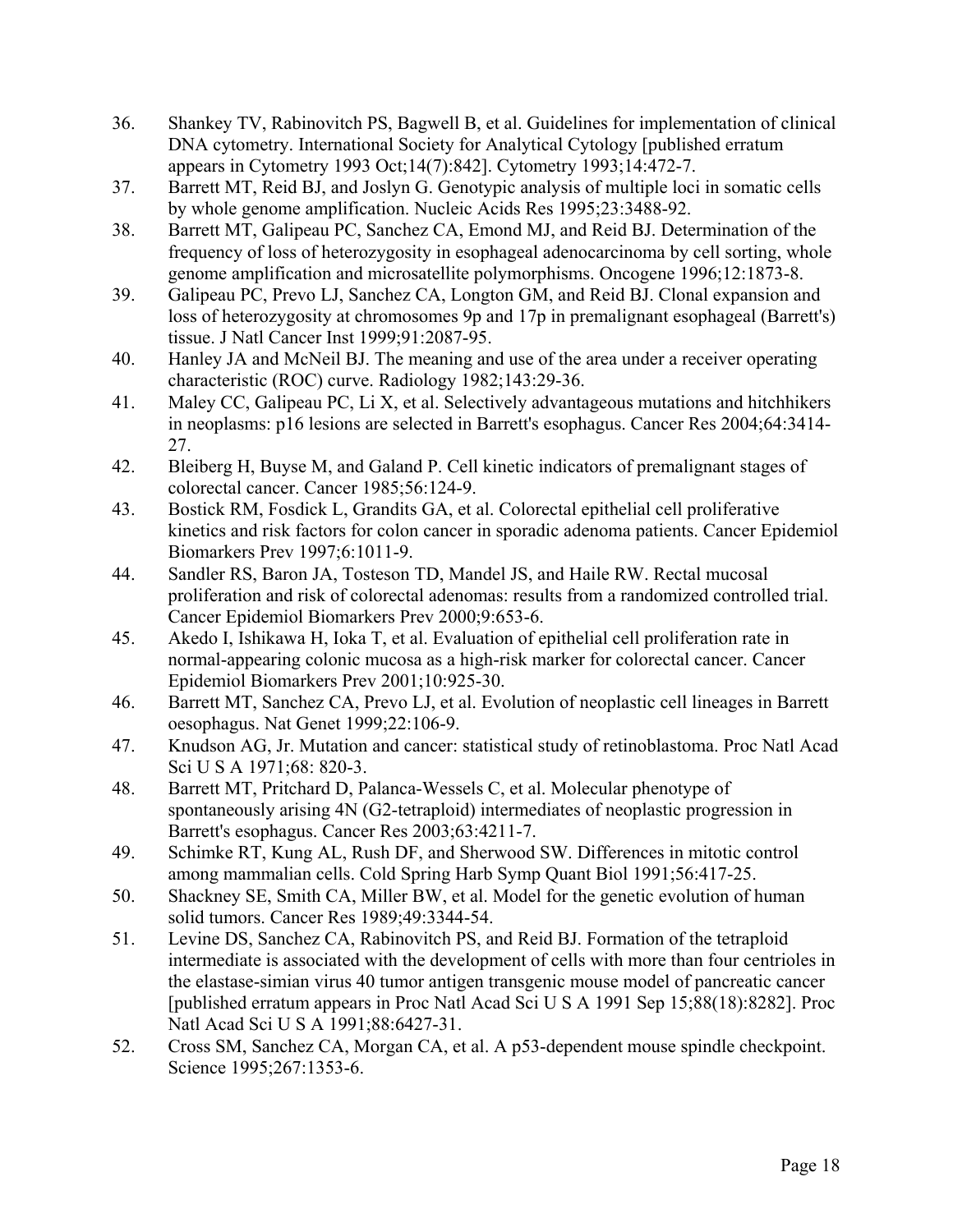- 53. Wongsurawat VJ, Finley JC, Galipeau PC, et al. Genetic mechanisms of TP53 loss of heterozygosity in Barrett's esophagus: implications for biomarker validation. Cancer Epidemiol Biomarkers Prev 2006;15:509-16.
- 54. Ganem NJ and Pellman D. Limiting the proliferation of polyploid cells. Cell 2007;131:437-40.
- 55. Fleming TR, Prentice RL, Pepe MS, and Glidden D. Surrogate and auxiliary endpoints in clinical trials, with potential applications in cancer and AIDS research. Stat Med 1994;13:955-68.
- 56. Schnell T, Sontag SJ, Chejfec G, et al. High grade dysplasia still is not an indication for surgery in patients with Barrett's esophagus: An update. Gastroenterology 1998;114:A280.
- 57. Hornick JL, Blount PL, Sanchez CA, et al. Biologic properties of columnar epithelium underneath reepithelialized squamous mucosa in Barrett's esophagus. Am J Surg Pathol 2005;29:372-80.
- 58. Lomo LC, Blount PL, Sanchez CA, et al. Crypt dysplasia with surface maturation: a clinical, pathologic, and molecular study of a Barrett's esophagus cohort. Am J Surg Pathol 2006;30:423-35.
- 59. Peters FT, Ganesh S, Kuipers EJ, et al. Epithelial cell proliferative activity of Barrett's esophagus: methodology and correlation with traditional cancer risk markers. Dig Dis Sci 1998;43:1501-6.
- 60. Lao-Sirieix P, Roy A, Worrall C, et al. Effect of acid suppression on molecular predictors for esophageal cancer. Cancer Epidemiol Biomarkers Prev 2006;15:288-93.
- 61. Jankowski J and Barr H. Improving surveillance for Barrett's oesophagus: AspECT and BOSS trials provide an evidence base. BMJ 2006;332:1512.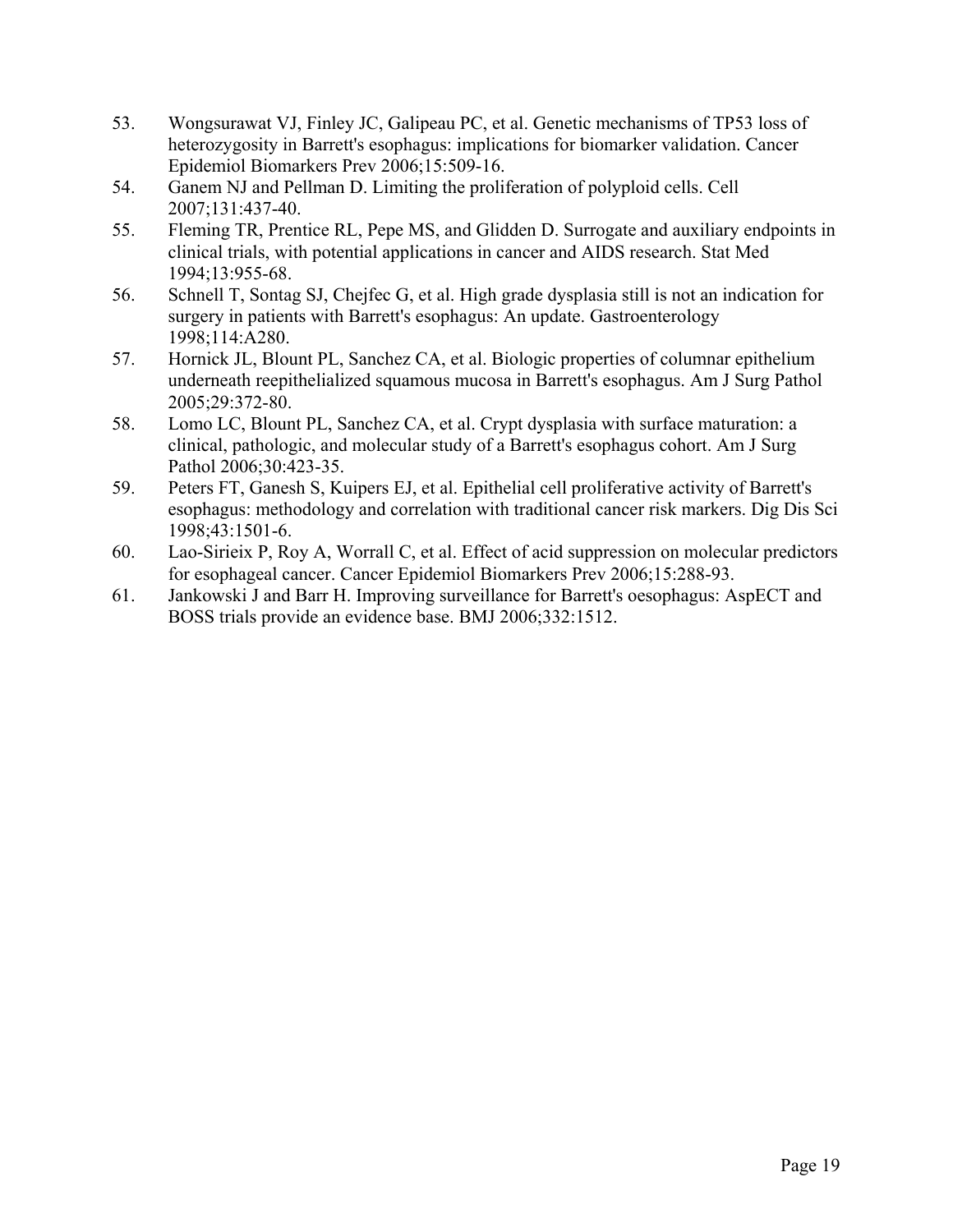| # persons | % of total |
|-----------|------------|
|           |            |
| 293       | 80.9%      |
| 69        | 19.1%      |
|           |            |
| 108       | 29.8%      |
| 142       | 39.2%      |
| 112       | 30.9%      |
|           |            |
| 86        | 23.8%      |
| 40        | 11.0%      |
| 71        | 19.6%      |
| 114       | 31.5%      |
| 51        | 14.1%      |
|           |            |

Table 1. Patient information at the time of the baseline visit (362 patients).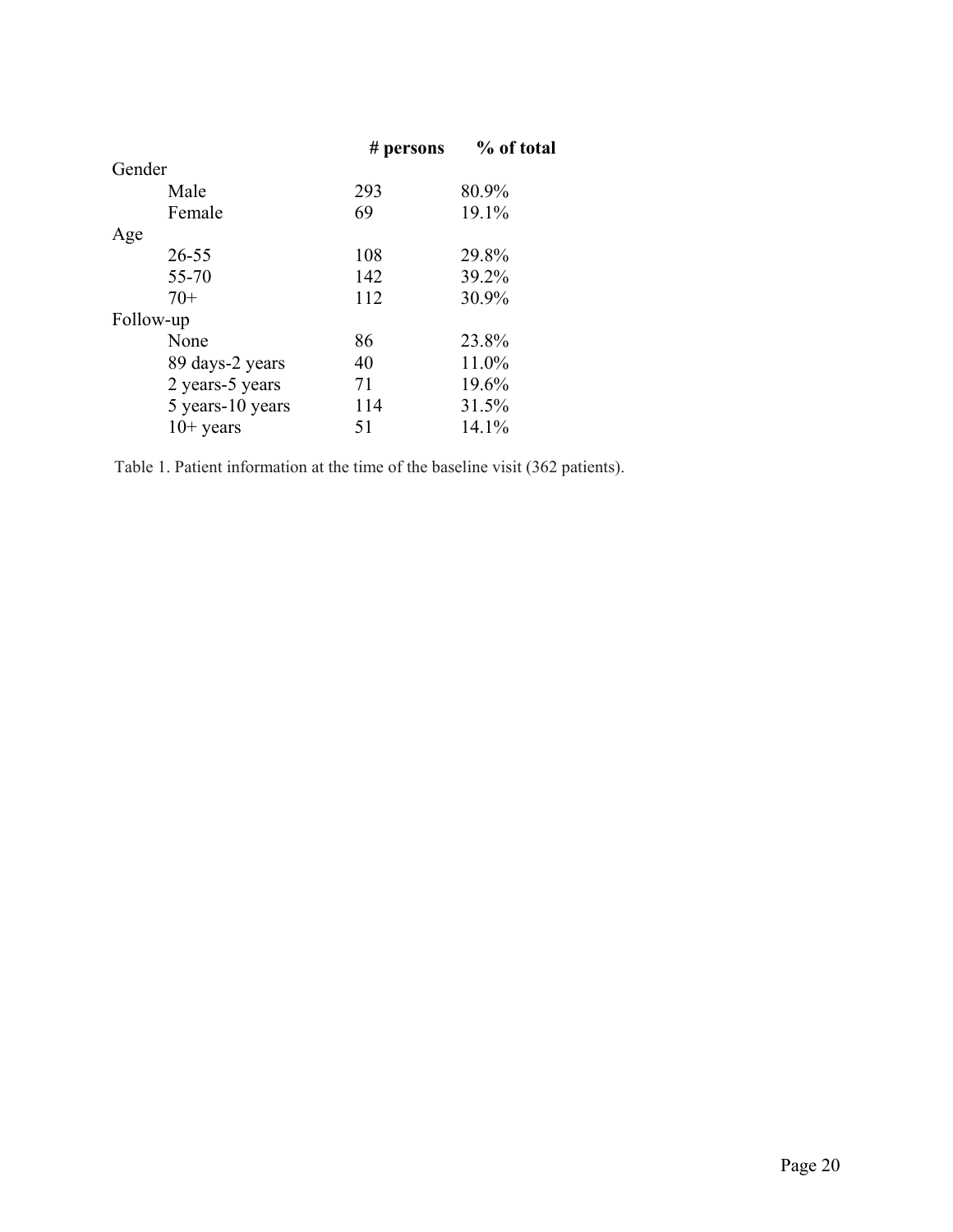|                               | index outcomes | $#$ persons | <b>HR</b> | 95% CI        | p value       |
|-------------------------------|----------------|-------------|-----------|---------------|---------------|
| Ki67-positive fraction $ 29 $ |                | 276         | 1.02      | $0.99 - 1.05$ | 0.13          |
| G1 29                         |                | 276         | 1.02      | $0.99 - 1.06$ | 0.15          |
| S phase fraction 26           |                | $253^b$     | 1.16      | $1.01 - 1.32$ | 0.03          |
| 4N fraction 29                |                | 269         | 1.36      | $1.26 - 1.47$ | $\leq 0.0001$ |

<sup>a</sup>HR and 95% CI are scaled to indicate increased risk of progression for each 1% increase in Ki67-positive, S phase, or 4N fraction.

*b* S phase fractions in biopsies from 16 patients could not be accurately estimated

Table 2. Associations between the future development of EA and Ki67-positive and cell cycle fractions. The Cox regressions were performed using the maximum values per patient obtained from their baseline endoscopies using a 2-cm sampling protocol.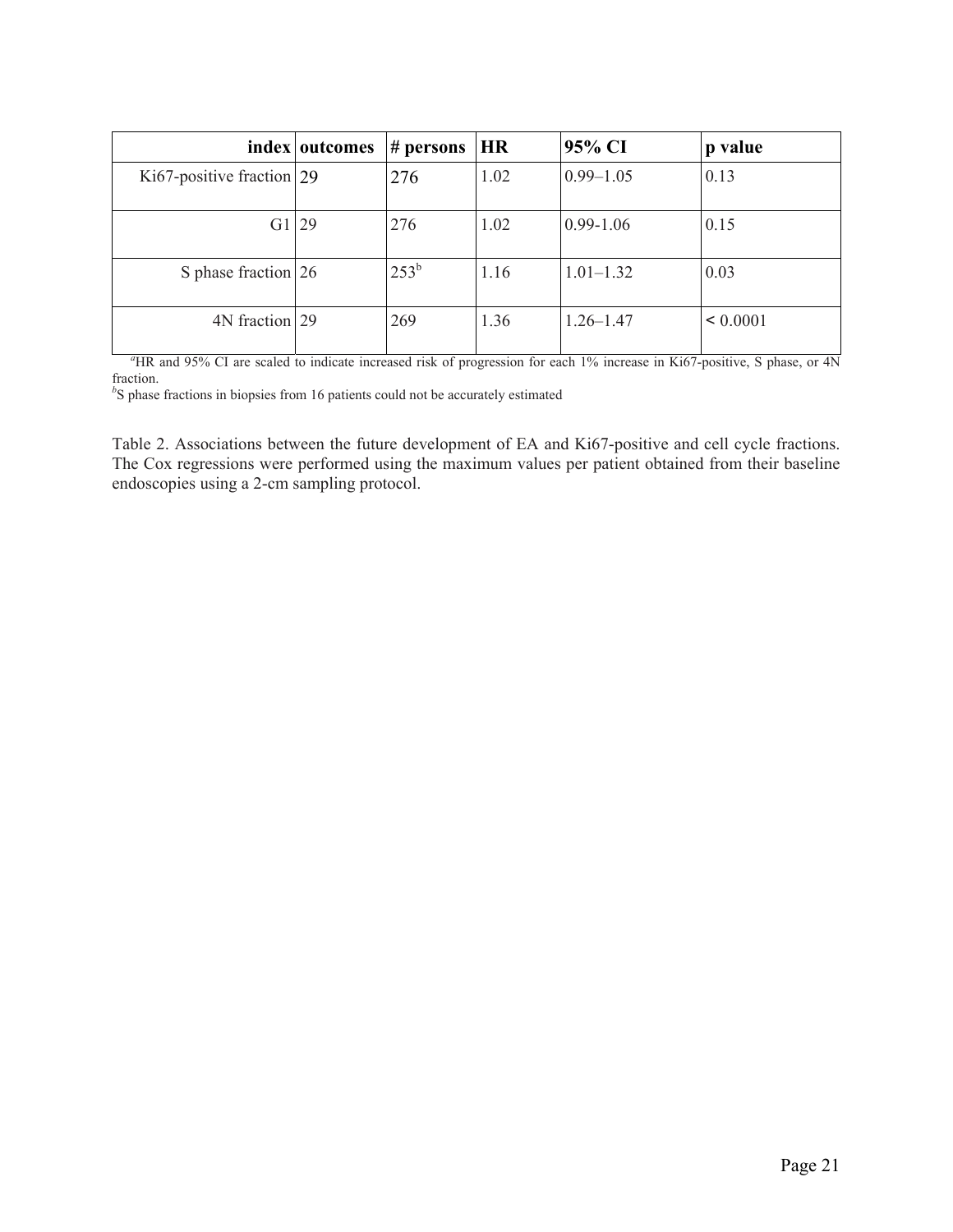# **List of figures**

1. Ki67-Phycoerthyrin (PE) and DNA content flow cytometry. Panel A: Bivariate histogram displaying DAPI fluorescence on the x-axis (linear) and Ki67-PE fluorescence on the y-axis (logarithmic; 4 decades) of diploid cells in a Barrett's esophagus biopsy. Panel B: Ki67-positive proliferating diploid cells, as determined using the bivariate subtraction algorithm (Multicycle). The total Ki67-positive fraction of this sample was calculated to be 35.5%. A representation of the diploid  $G_1$  sorting gate is shown. Panel C: A single parameter histogram of DNA content, with S and  $4N$  (G<sub>2</sub> /M) cells indicated. The S phase fraction is 6.5% and the 4N fraction is 9.9%. There was no evidence of a tetraploid cell cycle.

2. Ki67-positive, G<sub>1</sub> phase, S phase, and 4N fractions of biopsies by TP53 inactivation status. Measurements from biopsies no TP53 inactivation (TP53 wt/17p het), with either TP53 mutation or 17p LOH (TP53 mutation or 17p LOH), and both mutation and LOH (TP53 mutation and 17p LOH) are summarized. The boxes indicate median and middle two quartiles, the whiskers the 95th percentiles, and the outliers are plotted as circles. The number of samples in each group is printed below each box. The biopsies with no TP53 inactivation (TP53+/+) were compared with the other two groups (TP53+/- and TP53-/-) using the Wilcoxon rank sum test, and the p values are shown on the plot.

3. Receiver operating characteristic (ROC) curves for detecting TP53 inactivation by mutation or LOH in diploid samples using S or 4N fractions. The upper plots are ROC curves for discriminating between biopsies with no detectable TP53 inactivation and those with any inactivation. 42/344 biopsies in which TP53 inactivation and S phase fractions were ascertained had detectable TP53 mutation or LOH, and 41/342 biopsies in which TP53 inactivation and 4N fractions were ascertained had detectable TP53 mutation or LOH. The associated areas under the curves (AUC) are indicated. The lower plots are ROC curves for discriminating between biopsies with both forms of TP53 inactivation (mutation and LOH) and all other biopsies. 16/344 biopsies had detectable TP53 mutation and LOH in the S phase plot, and 15/342 biopsies had detectable TP53 mutation and LOH for the 4N plot.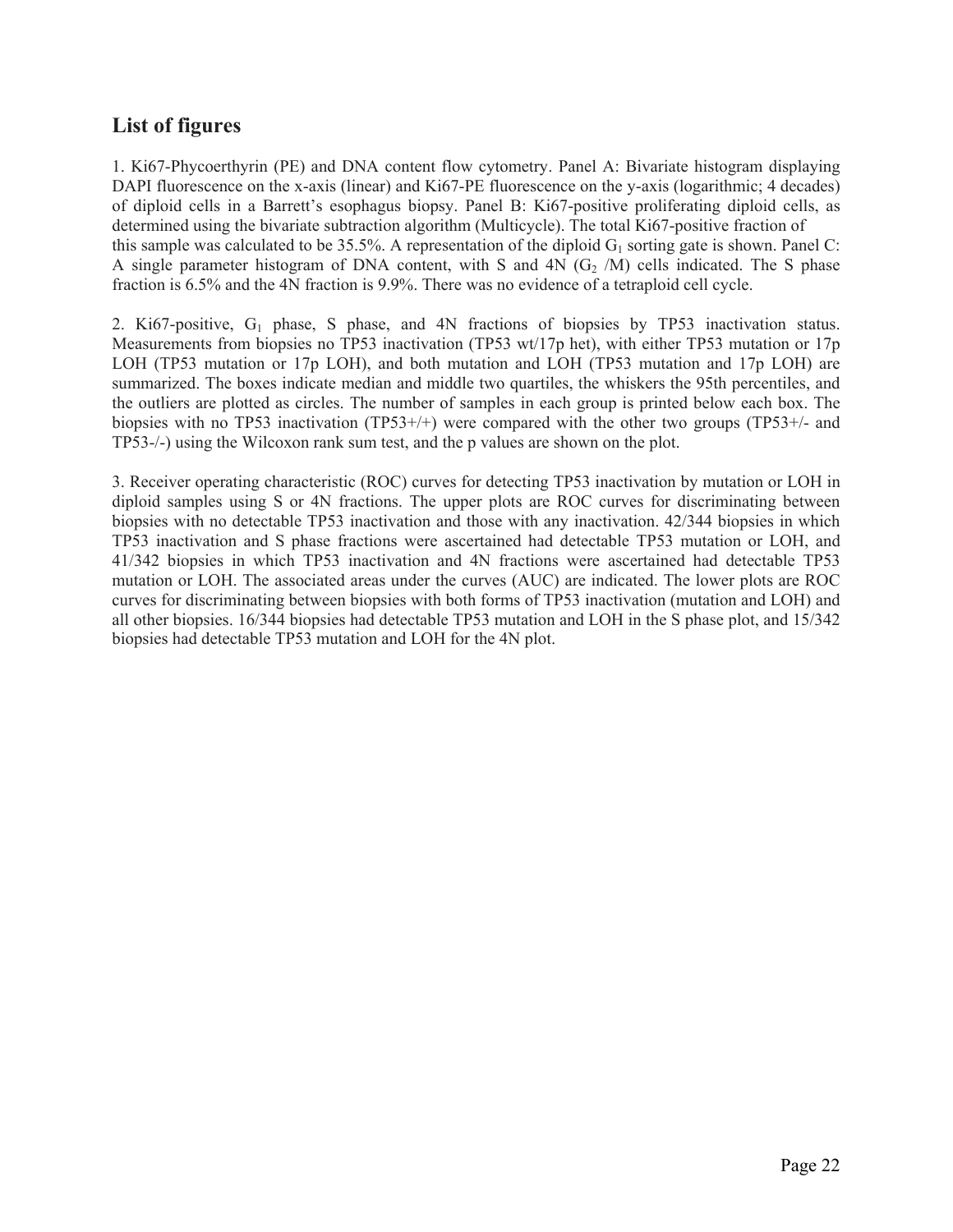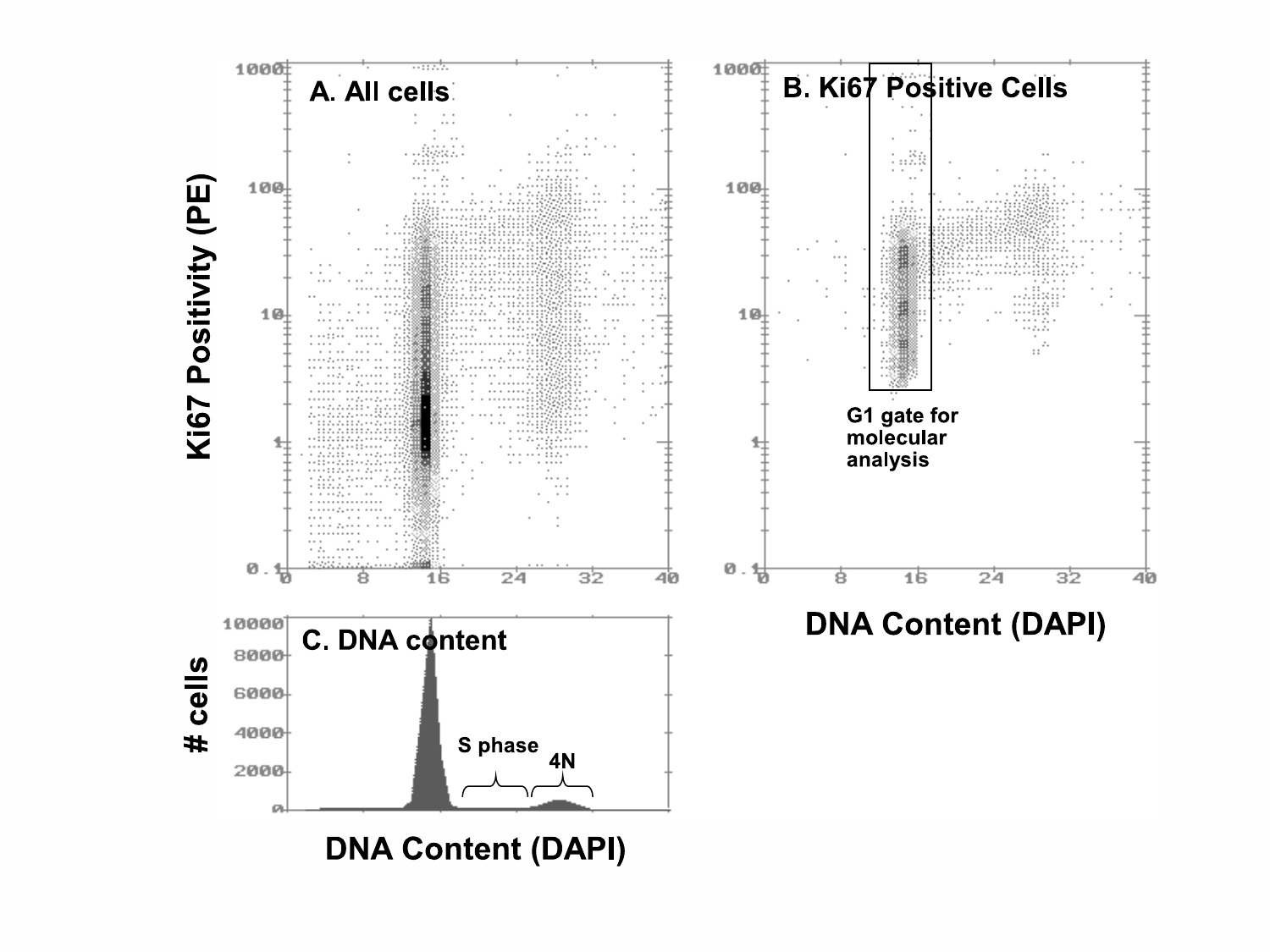